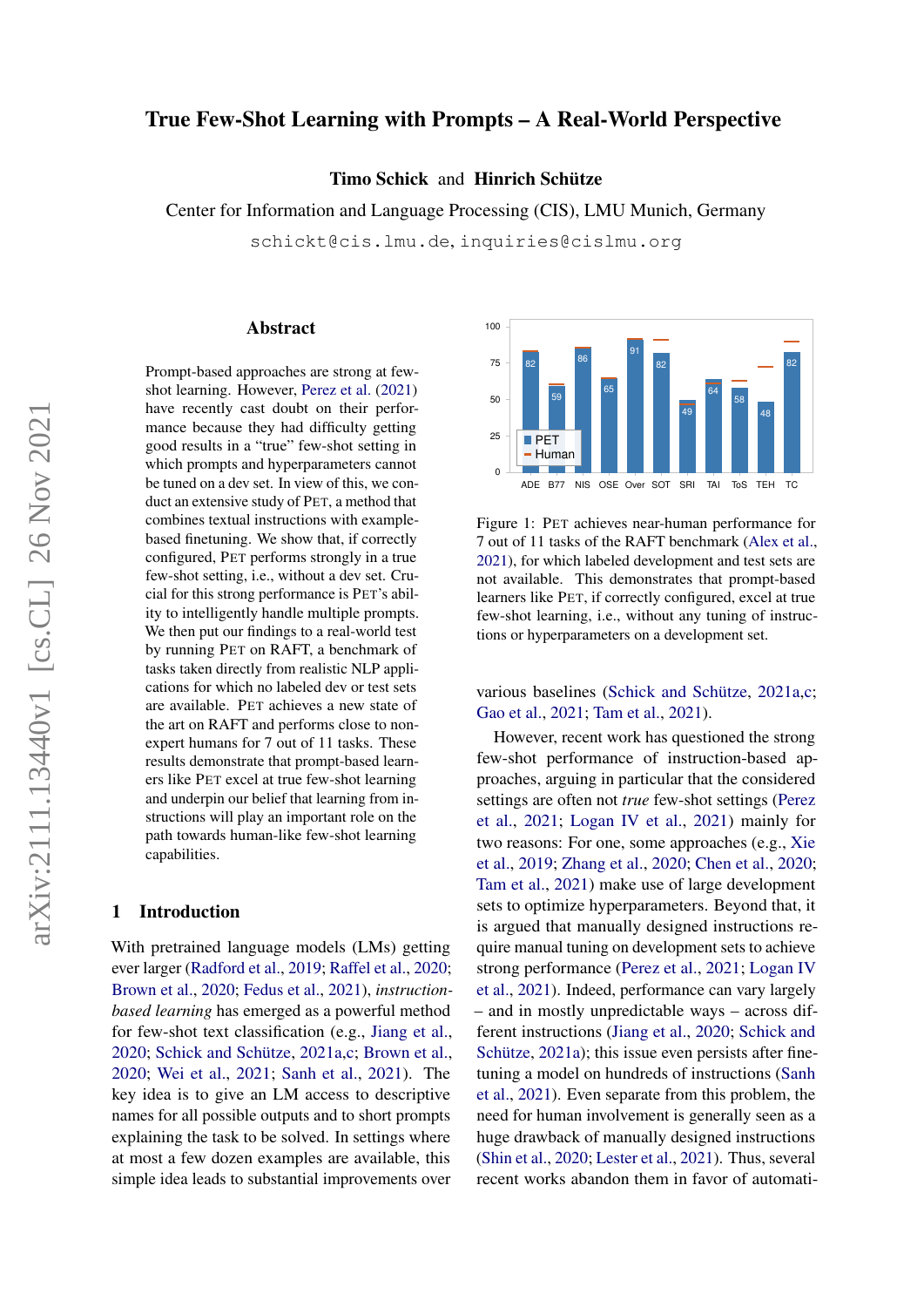cally generated prompts [\(Shin et al.,](#page-14-3) [2020;](#page-14-3) [Gao](#page-11-2) [et al.,](#page-11-2) [2021;](#page-11-2) [Hambardzumyan et al.,](#page-12-3) [2021;](#page-12-3) [Li and](#page-12-4) [Liang,](#page-12-4) [2021;](#page-12-4) [Lester et al.,](#page-12-2) [2021\)](#page-12-2).

Contrary to this trend, we argue that when correctly configured, prompt-based approaches achieve strong performance even in true few-shot settings and that there is no problem in using manually designed instructions per se. On the opposite, such instructions are often relatively easy to specify if one is familiar with the task to be solved, they provide an intuitive interface to convey task-specific knowledge, and if properly used, they consistently improve model performance in few-shot settings. To provide empirical support for these claims, we revisit PET [\(Schick and Schütze,](#page-14-0) [2021a\)](#page-14-0) – a method for combining instructions with example-based finetuning whose key feature is that it allows users to specify *multiple* instructions for a single task – and thoroughly examine its performance with human-made instructions in true few-shot settings. In order to simulate a real-world scenario as best as possible, we proceed in two steps: First, we conduct an extensive study of PET using three English academic datasets to analyze its ability to perform true few-shot learning in a controlled environment and to derive best practices regarding the choice of instructions and other hyperparameters. We then put our findings to the test and evaluate PET on a large variety of different real-world tasks from the RAFT benchmark [\(Alex et al.,](#page-10-0) [2021\)](#page-10-0), for which no labeled development or test sets are available, enforcing a *true* few-shot setting [\(Perez et al.,](#page-13-0) [2021\)](#page-13-0). On average, PET clearly outperforms all baselines on this dataset and comes surprisingly close to the performance of non-expert humans (see Figure [1\)](#page-0-0), demonstrating that instruction-based learning can successfully be applied to real-world tasks in true few-shot settings.

In summary, the main contributions of this work are as follows:

- We investigate the performance of PET for various models, tasks and training set sizes, its ability to cope with different instructions and its robustness to hyperparameter choices in true few-shot settings.
- We show how PET can be used when no unlabeled data is available and propose a variant for efficient classification in scenarios with many different classes.
- We apply PET to RAFT [\(Alex et al.,](#page-10-0) [2021\)](#page-10-0),

a benchmark of real-world tasks where it obtains a new state of the art and achieves nearhuman performance for 7 out of 11 tasks in true few-shot settings.

### 2 Related Work

As a precursor to instruction-based learning, some works have investigated ways of informing classifiers about the meaning of different output classes both for text [\(Chang et al.,](#page-11-4) [2008;](#page-11-4) [Veeranna et al.,](#page-14-4) [2016;](#page-14-4) [Zhou et al.,](#page-15-3) [2018\)](#page-15-3) and image classification [\(Norouzi et al.,](#page-13-4) [2014;](#page-13-4) [Romera-Paredes and Torr,](#page-13-5) [2015\)](#page-13-5); actually providing instructions in the form of short prompts was first proposed by [Radford](#page-13-1) [et al.](#page-13-1) [\(2019\)](#page-13-1). This idea has since been applied to solve a wide range of different NLP tasks without any task-specific training data [\(Puri and Catanzaro,](#page-13-6) [2019;](#page-13-6) [Opitz,](#page-13-7) [2019;](#page-13-7) [Davison et al.,](#page-11-5) [2019;](#page-11-5) [Schick](#page-14-5) [et al.,](#page-14-5) [2021;](#page-14-5) [Schick and Schütze,](#page-14-6) [2021;](#page-14-6) [Wei et al.,](#page-15-0) [2021;](#page-15-0) [Sanh et al.,](#page-13-3) [2021\)](#page-13-3). While most approaches rephrase tasks as a language modeling problem, some use prompts to reformulate them as different tasks for which large amounts of training data are available [\(Levy et al.,](#page-12-5) [2017;](#page-12-5) [McCann et al.,](#page-12-6) [2018;](#page-12-6) [Yin et al.,](#page-15-4) [2019;](#page-15-4) [Sun et al.,](#page-14-7) [2021;](#page-14-7) [Sainz et al.,](#page-13-8) [2021\)](#page-13-8). Instruction-based learning has also been used in few-shot settings; popular variants include *in-context learning*, where the model's parameters are fixed and examples are provided as additional context [\(Brown et al.,](#page-11-0) [2020;](#page-11-0) [Lu et al.,](#page-12-7) [2021;](#page-12-7) [Kumar](#page-12-8) [and Talukdar,](#page-12-8) [2021;](#page-12-8) [Min et al.,](#page-13-9) [2021\)](#page-13-9), *finetuning* the entire model [\(Schick and Schütze,](#page-14-0) [2021a](#page-14-0)[,c;](#page-14-1) [Gao](#page-11-2) [et al.,](#page-11-2) [2021;](#page-11-2) [Tam et al.,](#page-14-2) [2021\)](#page-14-2), and *prompt tuning*, where only the instruction itself is optimized [\(Shin](#page-14-3) [et al.,](#page-14-3) [2020;](#page-14-3) [Hambardzumyan et al.,](#page-12-3) [2021;](#page-12-3) [Li and](#page-12-4) [Liang,](#page-12-4) [2021;](#page-12-4) [Lester et al.,](#page-12-2) [2021\)](#page-12-2).

Several works investigating the limitations and drawbacks of instruction-based few-shot approaches find that current LMs are mostly unable to understand complex instructions that go beyond short prompts or simple questions [\(Efrat and Levy,](#page-11-6) [2020;](#page-11-6) [Weller et al.,](#page-15-5) [2020;](#page-15-5) [Webson and Pavlick,](#page-15-6) [2021\)](#page-15-6) and that they are highly sensitive to the exact wording of the instructions provided [\(Jiang et al.,](#page-12-0) [2020;](#page-12-0) [Schick and Schütze,](#page-14-0) [2021a;](#page-14-0) [Elazar et al.,](#page-11-7) [2021\)](#page-11-7). In a similar vein, [Perez et al.](#page-13-0) [\(2021\)](#page-13-0) and [Logan IV et al.](#page-12-1) [\(2021\)](#page-12-1) argue that prior work overestimates few-shot performance as manual prompt tuning is required to achieve good performance. Accordingly, some works attempt to obtain either prompts [\(Shin et al.,](#page-14-3) [2020;](#page-14-3) [Gao et al.,](#page-11-2) [2021;](#page-11-2) [Li](#page-12-4) [and Liang,](#page-12-4) [2021;](#page-12-4) [Lester et al.,](#page-12-2) [2021\)](#page-12-2) or meaningful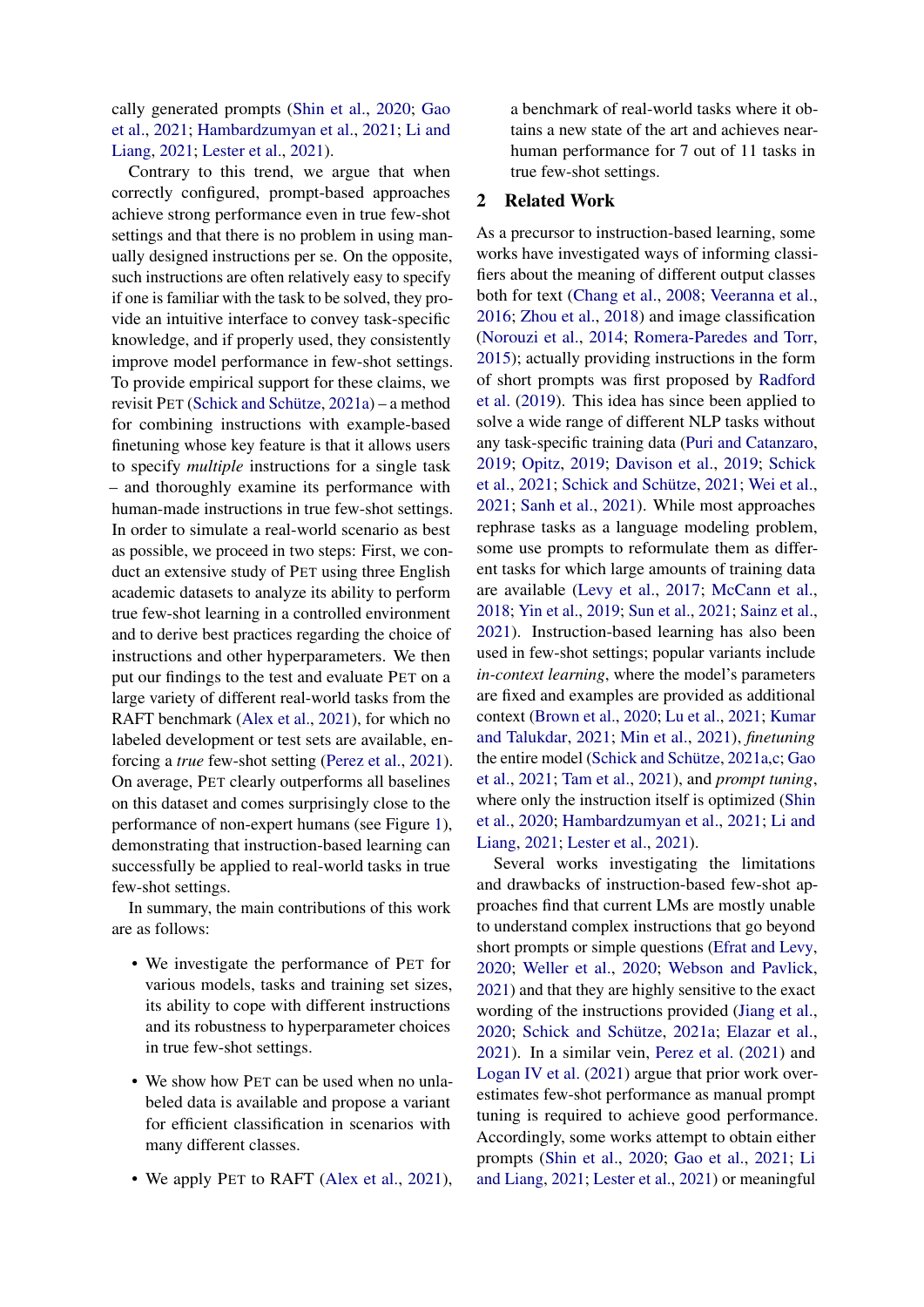

<span id="page-2-1"></span>Figure 2: Different choices of patterns and corresponding verbalizers for classifying movie reviews as *positive* (+) or *negative* (−). The input is first converted into a cloze question using the pattern; classification is done by computing the output whose verbalization is the most likely substitute for the mask according to the MLM.

names for output classes [\(Schick et al.,](#page-14-8) [2020;](#page-14-8) [Gao](#page-11-2) [et al.,](#page-11-2) [2021\)](#page-11-2) without any human involvement.

Finally, many benchmarks have been proposed for comparing few-shot approaches in a standardized way (e.g., [Mishra et al.,](#page-13-10) [2021;](#page-13-10) [Bragg et al.,](#page-10-1) [2021;](#page-10-1) [Xu et al.,](#page-15-7) [2021;](#page-15-7) [Ye et al.,](#page-15-8) [2021;](#page-15-8) [Alex et al.,](#page-10-0) [2021\)](#page-10-0). As our focus is on the real-world applicability of few-shot methods, we evaluate PET on the RAFT benchmark [\(Alex et al.,](#page-10-0) [2021\)](#page-10-0), which measures performance in applied settings.

#### 3 Pattern-Exploiting Training

We briefly review *pattern-exploiting training* (PET) [\(Schick and Schütze,](#page-14-0) [2021a](#page-14-0)[,c\)](#page-14-1), the method we use for instruction-based text classification. At its core, PET combines textual instructions with regular finetuning using labeled examples. To that end, users must specify one or more *patterns* which convert an input example  $x$  into a cloze question so that it can readily be processed by a masked language model (MLM) [\(Devlin et al.,](#page-11-8) [2019\)](#page-11-8).<sup>[1](#page-2-0)</sup> These patterns can take on very different forms; some examples are shown in Figure [2.](#page-2-1) In addition, users must inform the model about the meaning of all output classes; this is done with a *verbalizer* that assigns a natural language expression to each output  $y$  (see Figure [2,](#page-2-1) right). We refer to the combination of a pattern and verbalizer as a *pattern-verbalizer pair* (PVP).

Given a single PVP, let  $p(y | x)$  be the probability that an MLM assigns to  $y$ 's verbalization in the cloze question obtained by applying the pattern to  $x$ , normalized over all  $y$ . The MLM is finetuned on labeled examples  $(x, y)$  by minimizing the crossentropy loss between  $p(y | x)$  and y.

If a user specifies *multiple* PVPs, individual mod-

els are trained for each pair. Similar to knowledge distillation [\(Hinton et al.,](#page-12-9) [2015\)](#page-12-9), they are then used to annotate unlabeled examples for training a final classifier with a regular sequence classification head [\(Devlin et al.,](#page-11-8) [2019\)](#page-11-8). We use the *weighted* variant of PET without auxiliary language modeling; see [Schick and Schütze](#page-14-0) [\(2021a\)](#page-14-0) for details.

Multi-Token Verbalizers When using encoderonly MLMs [\(Devlin et al.,](#page-11-8) [2019;](#page-11-8) [Liu et al.,](#page-12-10) [2019;](#page-12-10) [Lan et al.,](#page-12-11) [2020\)](#page-12-11), one limitation of PET is that the verbalization of each output class must correspond to a single token. [Schick and Schütze](#page-14-1) [\(2021c\)](#page-14-1) propose a fix for this that uses multiple mask tokens, but their approach is very inefficient. As discussed by [Schick and Schütze](#page-14-9) [\(2021b\)](#page-14-9), an alternative solution is to instead use an encoder-decoder LM [\(Lewis et al.,](#page-12-12) [2020;](#page-12-12) [Raffel et al.,](#page-13-2) [2020\)](#page-13-2). In Section [5,](#page-7-0) we propose yet another solution that allows us to stick with encoder-only MLMs while being much more efficient than the approach of [Schick](#page-14-1) [and Schütze](#page-14-1) [\(2021c\)](#page-14-1).

Iterative PET We also experiment with iPET [\(Schick and Schütze,](#page-14-0) [2021a\)](#page-14-0), an iterative variant of PET that employs self-training (e.g., [Scudder,](#page-14-10) [1965;](#page-14-10) [Yarowsky,](#page-15-9) [1995;](#page-15-9) [Brin,](#page-10-2) [1999;](#page-10-2) [McClosky et al.,](#page-13-11) [2006\)](#page-13-11) to train several generations of models on datasets of increasing size. To this end, an ensemble of MLMs is trained as in regular PET and then used to assign labels to unlabeled examples; a new ensemble is trained on the so-obtained data. This process is repeated for multiple iterations, where the number of annotated examples is increased in each iteration. We refer to [Schick and Schütze](#page-14-0) [\(2021a\)](#page-14-0) for more details.

#### <span id="page-2-2"></span>4 True Few-Shot Learning with PET

We conduct a variety of experiments to answer six important research questions ([Q1–](#page-3-0)[Q6\)](#page-6-0) regarding

<span id="page-2-0"></span><sup>&</sup>lt;sup>1</sup>We use the term *prompt* to refer to a short sequence of tokens that typically contains some form of instruction; the term *pattern* is used to denote the function that adds a prompt to an input.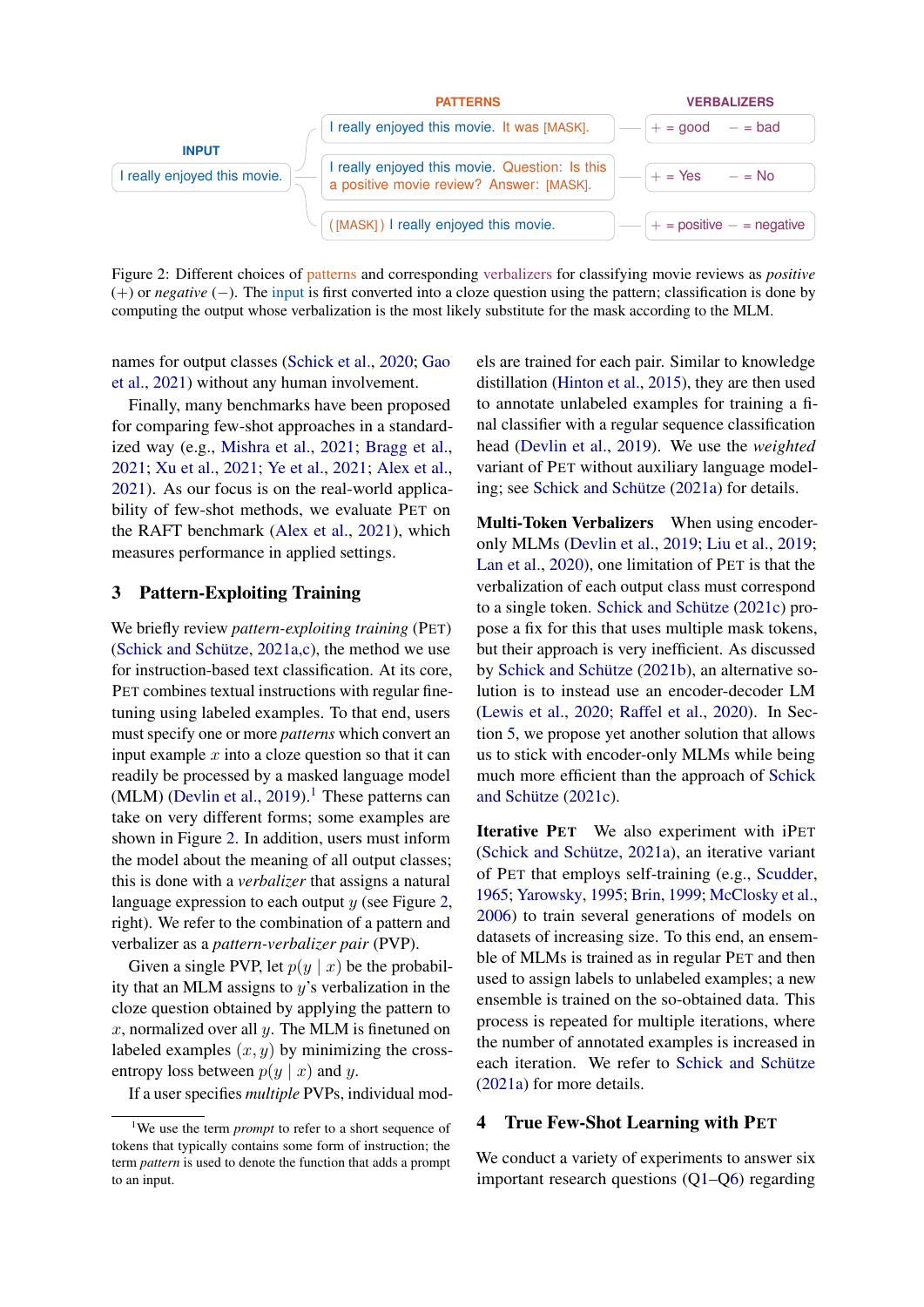the extent to which true few-shot learning is possible with PET. Beyond that, the purpose of our experiments is to establish a set of best practices for our real-world experiments on RAFT [\(Alex et al.,](#page-10-0) [2021\)](#page-10-0). Before discussing individual experiments, we describe the underlying setup.

Tasks and Datasets While they are heavily used in prior work (e.g., [Brown et al.,](#page-11-0) [2020;](#page-11-0) [Schick and](#page-14-1) [Schütze,](#page-14-1) [2021c;](#page-14-1) [Logan IV et al.,](#page-12-1) [2021;](#page-12-1) [Webson](#page-15-6) [and Pavlick,](#page-15-6) [2021\)](#page-15-6), we decide against tasks and datasets from the GLUE [\(Wang et al.,](#page-14-11) [2018\)](#page-14-11) and SuperGLUE benchmarks [\(Wang et al.,](#page-14-12) [2019\)](#page-14-12) as they are very different from what we expect to see in real-world applications. Instead, we experiment with AG's News, Yelp Reviews Full Star and Yahoo Questions [\(Zhang et al.,](#page-15-10) [2015\)](#page-15-10) as these datasets represent classification tasks in three different domains that resemble real-world settings. Further, it is relatively easy to come up with a variety of instructions for each of these tasks, making it more straightforward to experiment with a large number of different patterns.

We consider settings with  $n = 10$  and  $n = 100$ training examples. For each  $n$ , we generate five different training sets per task by randomly sampling examples from the original training sets while ensuring that the number of examples is about the same for each possible output class. In addition, for both  $n = 10$  and  $n = 100$ , we sample 1,000 unlabeled examples from the original training sets. We repeat all of our experiments for all five training sets and, by default, report average performance.

PVPs We manually write a total of 23 patterns per task, all of which can be categorized into one of the following groups:<sup>[2](#page-3-1)</sup>

- NULL: Following [Logan IV et al.](#page-12-1) [\(2021\)](#page-12-1), these patterns simply insert a mask token.
- PUNC: Similar to some patterns of [Schick](#page-14-0) [and Schütze](#page-14-0) [\(2021a\)](#page-14-0), these patterns only add punctuation characters and a mask token.
- PROMPTS: Patterns in this group add short prompts – typically consisting of no more than three words – to the input, similar to [Radford](#page-13-1) [et al.](#page-13-1) [\(2019\)](#page-13-1) and [Schick and Schütze](#page-14-0) [\(2021a\)](#page-14-0).
- Q&A: These patterns rephrase the task as a question  $q$  and append

Question: *q* Answer: [MASK].

to the input, similar to [Brown et al.](#page-11-0) [\(2020\)](#page-11-0) and [Schick et al.](#page-14-5) [\(2021\)](#page-14-5).

For all patterns, we use only a single verbalizer which we adopt from [Schick and Schütze](#page-14-0) [\(2021a\)](#page-14-0). While varying the verbalizer may also lead to interesting insights, finding a large amount of reasonable verbalizers is challenging for some tasks as there is often a single, *natural* choice (e.g., the actual category names for AG's News and Yahoo Questions).

Hyperparameters We consider a setting similar to that of [Schick and Schütze](#page-14-0) [\(2021a](#page-14-0)[,c\)](#page-14-1) and, unless otherwise specified, use the default settings of the PET library.<sup>[3](#page-3-2)</sup> As our experiments require training hundreds of models, we make a few changes to reduce environmental impact [\(Strubell et al.,](#page-14-13) [2019\)](#page-14-13) and computational cost: We use the base variant of RoBERTa [\(Liu et al.,](#page-12-10) [2019\)](#page-12-10) as underlying LM, we train only one model per PVP, and we reduce the training steps for all individual models and the final classifier to 100 and 1,000, respectively.

Monitoring Finetuning pretrained LMs can be unstable on small datasets [\(Devlin et al.,](#page-11-8) [2019;](#page-11-8) [Dodge et al.,](#page-11-9) [2020\)](#page-11-9), sometimes leading to very poor performance. Luckily, we can detect such finetuning issues to some extent even without a labeled test set using the following two checks:

- TRAIN SET UNDERFITTING: We check for training runs that result in less than 50% accuracy on the training set. As finetuning on up to 100 examples typically leads to perfect predictions on the training set, this is a clear indicator of a failed finetuning run.
- CONSTANT PREDICTIONS: Another strong indicator of unsuccessful training is when the finetuned model predicts the same output class for all inputs; we check this both on the training set and on the unlabeled set.

Whenever one of these events occurs, we restart training using a different seed for initializing all random number generators.

#### <span id="page-3-0"></span>Q1: How can we find *the* best pattern – or do we even need to?

Even slightly different patterns can lead to very different performance [\(Jiang et al.,](#page-12-0) [2020;](#page-12-0) [Schick and](#page-14-0)

<span id="page-3-1"></span><sup>&</sup>lt;sup>2</sup>The full set of PVPs can be found in Appendix [A.](#page-15-11)

<span id="page-3-2"></span><sup>3</sup> See [https://github.com/timoschick/pet](#page-14-0)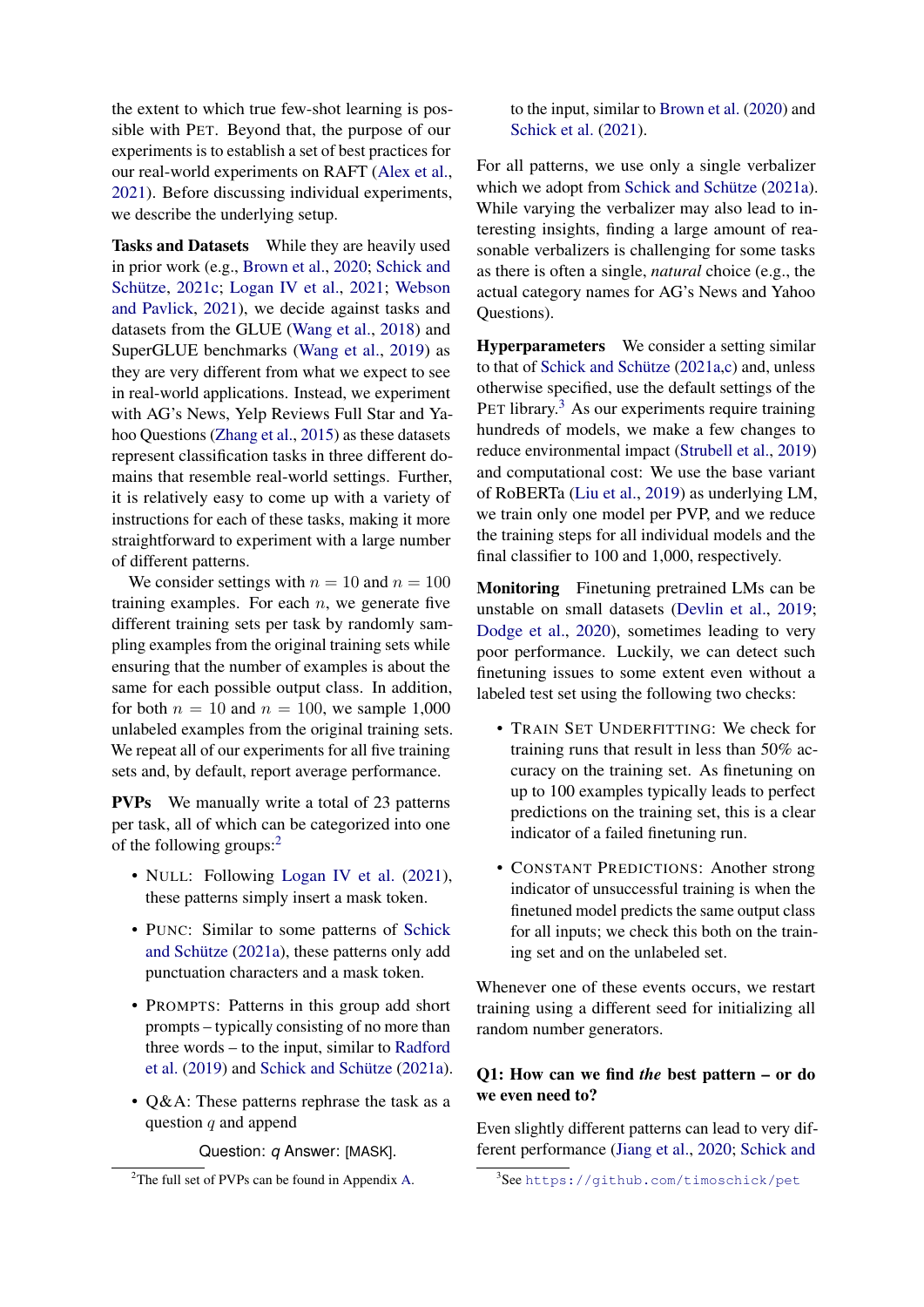

<span id="page-4-0"></span>Figure 3: [P](#page-14-0)erformance of individual patterns, PET and iPET on all tasks considered. Accuracy is shown on the  $y$ -axis; the  $x$ -axis shows individual pattern ids where color is used to distinguish the different pattern categories [\(](#page-14-0)NULL, PUNC, PROMPT,  $Q&A$ ). Small bullets  $\left(\bullet\right)$  correspond to individual training sets, large bullets  $\left(\bullet\right)$  correspond to average performance. Average performance across all patterns is shown as a dashed gray line.

[Schütze,](#page-14-0) [2021a;](#page-14-0) [Schick et al.,](#page-14-5) [2021;](#page-14-5) [Webson and](#page-15-6) [Pavlick,](#page-15-6) [2021;](#page-15-6) [Sanh et al.,](#page-13-3) [2021,](#page-13-3) i.a.) and popular model selection criteria can not reliably identify patterns that achieve similar performance to the best one [\(Perez et al.,](#page-13-0) [2021\)](#page-13-0). We thus investigate to what extent PET can eliminate the need to find the best instruction even in extreme settings where there are dozens of candidates to choose from.

Setup Using our default setup, we train individual models for each PVP and a final PET model; we also train an iPET model for 3 iterations.

Results Performance of individual models for each pattern and of the distilled models obtained using PET and iPET is shown in Figure [3.](#page-4-0) Interestingly, sorting all pattern groups by their average performance gives the exact same order for each task and training set size: NULL patterns clearly perform worst, followed by PUNC and PROMPT; Q&A gives the best average results. Contrary to findings of [Logan IV et al.](#page-12-1) [\(2021\)](#page-12-1), this shows that LMs can benefit a lot from manually written instructions even if combined with finetuning.

Crucially, PET's performance is much higher than average performance of individual patterns; further, it consistently outperforms even the best pattern, verifying that PET indeed removes the need to find *the* best pattern. While iPET gives clear improvements for  $n = 10$ , it performs worse than PET for  $n = 100$ . The reason for this may be that we use a much smaller set of unlabeled examples than prior work [\(Schick and Schütze,](#page-14-0) [2021a,](#page-14-0)[c\)](#page-14-1).

#### <span id="page-4-2"></span>Q2: Does performance of different patterns transfer across models?

While our results for [Q1](#page-3-0) show a consistent order of pattern groups for different training set sizes and tasks, an important question for real-world applications is whether the same finding also holds for different model sizes, and even entirely different models.

Setup We consider BERT [\(Devlin et al.,](#page-11-8) [2019\)](#page-11-8) RoBERTa [\(Liu et al.,](#page-12-10) [2019\)](#page-12-10) and ALBERT [\(Lan](#page-12-11) [et al.,](#page-12-11) [2020\)](#page-12-11) as underlying language models;  $4$  we experiment with the base and large variants. For each model and size, we repeat the exact same experiment as for [Q1.](#page-3-0)

<span id="page-4-1"></span><sup>4</sup> For Yahoo, we do not consider BERT as it uses a vocabulary that does not assign a single token to each verbalization.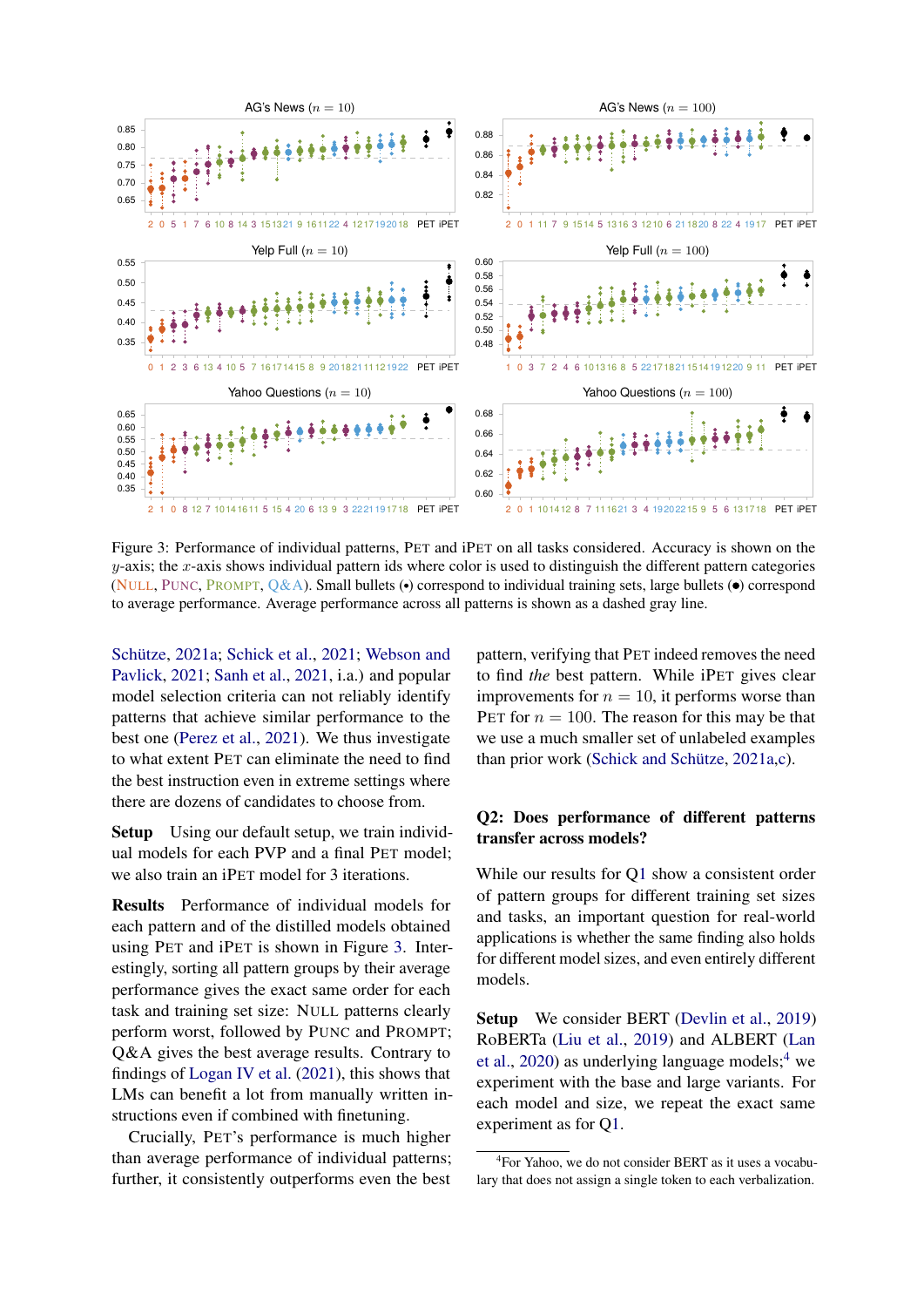

<span id="page-5-0"></span>Figure 4: Relative performance of individual pattern groups and PET for different models and sizes. Scores are normalized so that the best performance for each task, number of examples, model and size is 1.0.

Results Figure [4](#page-5-0) shows the performance of each pattern group (i.e., average performance of all individual patterns in this group) and PET; scores are normalized so that the best-performing approach for each task, training set size and model gets a score of 1.0. Except for very few exceptions, our findings from [Q1](#page-3-0) regarding the relative performance of pattern groups and PET (NULL < PUNC  $<$  PROMPT  $<$  O&A  $<$  PET) also hold for different models and sizes. In general, the performance of individual patterns strongly correlates between different models and sizes (Spearman's  $\rho \geq 0.7$ except in one case).

## <span id="page-5-3"></span>Q3: Does PET still work if some PVPs are not well understood?

While [Q1](#page-3-0) and [Q2](#page-4-2) have shown that PET performs even better than the best PVP if a large set of highquality PVPs is given, a potential concern is that



<span id="page-5-2"></span>Figure 5: Performance of PET with three randomly selected patterns when adding noise PVPs; the  $x$ -axis shows the number of noise PVPs added. We also show performance of using *only* noise PVPs with PET (NP+P) and their average performance (NP).

performance may be much worse if the LM fails to understand a fair amount of patterns and verbalizers (e.g., because they are in a very different style from the model's pretraining data). For real-world scenarios, it is thus relevant to know how such "bad" PVPs affect the performance of PET.

Setup It is difficult to obtain large quantities of bad instructions as they might occur in real-world scenarios. As a proxy, we resort to *noise patterns* that add random tokens to the input, serving as a lower bound for truly bad patterns. In concrete terms, we add up to three randomly sampled tokens before and after the input.<sup>[5](#page-5-1)</sup> We also create *noise verbalizers* by assigning uniformly selected tokens to each output class. Using this process, we obtain 20 different intentionally bad PVPs per task. For each task, we start with 3 randomly selected, highquality patterns from our original set of manually designed instructions, add noise PVPs one by one and investigate the effect on performance.

Results The effect of adding noise PVPs is shown in Figure [5.](#page-5-2) Interestingly, for both  $n = 10$ and  $n = 100$ , performance remains almost con-

<span id="page-5-1"></span><sup>&</sup>lt;sup>5</sup>If there are multiple input texts, we shuffle their order and additionally add 0–3 tokens in between them.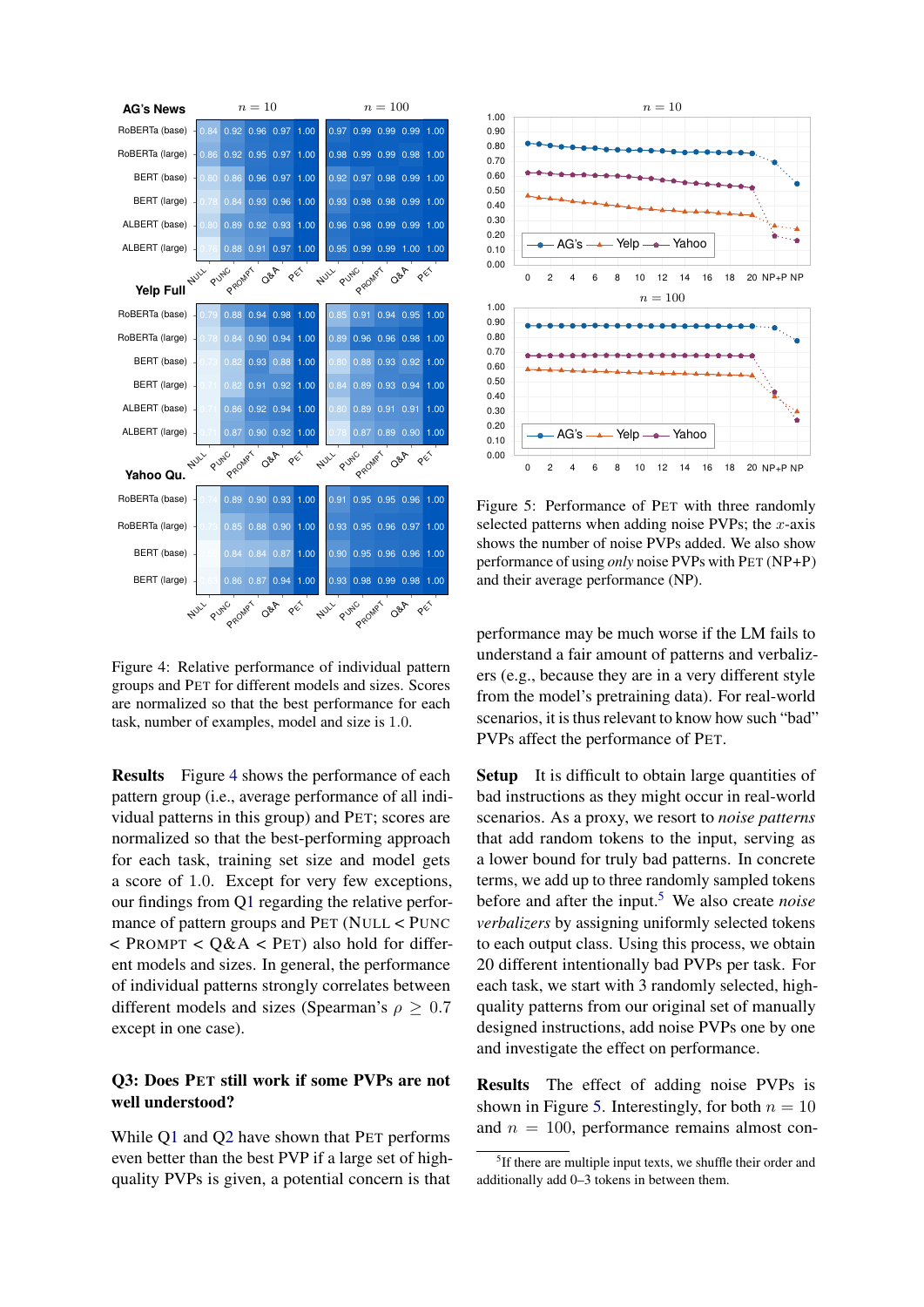

<span id="page-6-1"></span>Figure 6: Relative performance of PET with only a subset of patterns compared to that achieved using all 23 manually designed patterns. The  $x$ -axis shows the number of patterns used.

stant even if more than half of the used PVPs are noise PVPs, demonstrating that PET is very robust to "bad" instructions. Figure [5](#page-5-2) also shows performance when using *only* noise PVPs; except for AG's News with  $n = 100$ , this leads to substantially worse performance than PET with a small amount of manually designed instructions.

#### <span id="page-6-2"></span>Q4: How many patterns are required for good performance?

Orthogonal to [Q3,](#page-5-3) it is also important to know how many *high-quality* prompts are at least required to achieve satisfactory performance. This is of great practical importance because coming up with dozens of different PVPs for a task may take a significant amount of time, that could otherwise be spent annotating further examples.

Setup We generate 10 random permutations of all 23 patterns per task. For each permutation and training set, we use the same setup as in [Q1](#page-3-0) to compute the average performance obtained with PET when using only the first  $i$  patterns, where  $i$ ranges from 1 to 5.

<span id="page-6-3"></span>Results Average performance of PET trained with the first  $i$  patterns is shown in Figure [6,](#page-6-1) relative to the performance of PET trained with all 23 patterns. For all tasks and training set sizes, as little as four different patterns are already sufficient to achieve performance very close to that of PET trained with all 23 patterns. Surprisingly, PET's performance is much higher than the average performance of a model trained on individual patterns even with  $i = 1$ . This indicates that the process of knowledge distillation using unlabeled data is also beneficial when using only a single instruction.

## Q5: How important are values for other hyperparameters?

For true few-shot settings, the same set of hyperparameter values should ideally achieve good performance across different tasks; this enables us to adopt these values for new tasks without requiring manual tuning on task-specific validation sets. We therefore investigate how different choices for common hyperparameters affect the performance of PET; in concrete terms, we consider learning rate, training steps and batch size.

Setup Based on choices found in previous work, we consider different learning rates from the set  $\{10^{-4}, 5 \cdot 10^{-4}, 10^{-5}, 5 \cdot 10^{-5}, 10^{-6}\}$ , training steps from {10, 25, 50, 100, 250, 500, 1000} and batch sizes from  $\{1, 2, 4, 8, 16, 32\}$ . Learning rate and batch size are changed for the individual models and the final classifier simultaneously; the number of training steps is varied only for individual models. We modify each hyperparameter independently, keeping all other parameters at their default values (i.e., a learning rate of  $10^{-5}$ , 100 steps and a batch size of 4).

Results All results are shown in Figure [7.](#page-7-1) For training steps and batch size, performance is relatively stable across a wide range of different values, with more steps and larger batch sizes typically leading to slightly better performance (especially for  $n = 100$ ). Learning rate clearly has the strongest impact on performance, but values of  $10^{-5}$  and  $5 \cdot 10^{-5}$  consistently give the best results across all tasks considered; those are also the values typically used for finetuning in prior work [\(Devlin et al.,](#page-11-8) [2019;](#page-11-8) [Liu et al.,](#page-12-10) [2019\)](#page-12-10).

#### <span id="page-6-0"></span>Q6: Do we really need large amounts of unlabeled data?

One drawback of PET compared to using individual PVPs is the additional need for unlabeled data; while such data is often available in real-world settings, there are cases in which even unlabeled examples are hard to obtain. As recent work shows that pretrained LMs are capable of generating data of reasonable quality themselves [\(Anaby-Tavor](#page-10-3) [et al.,](#page-10-3) [2020;](#page-10-3) [Papanikolaou and Pierleoni,](#page-13-12) [2020;](#page-13-12) [Yang et al.,](#page-15-12) [2020;](#page-15-12) [Mohapatra et al.,](#page-13-13) [2020;](#page-13-13) [Kumar](#page-12-13) [et al.,](#page-12-13) [2021;](#page-12-13) [Schick and Schütze,](#page-14-6) [2021\)](#page-14-6), we investigate whether unlabeled data can simply be replaced by synthetic examples.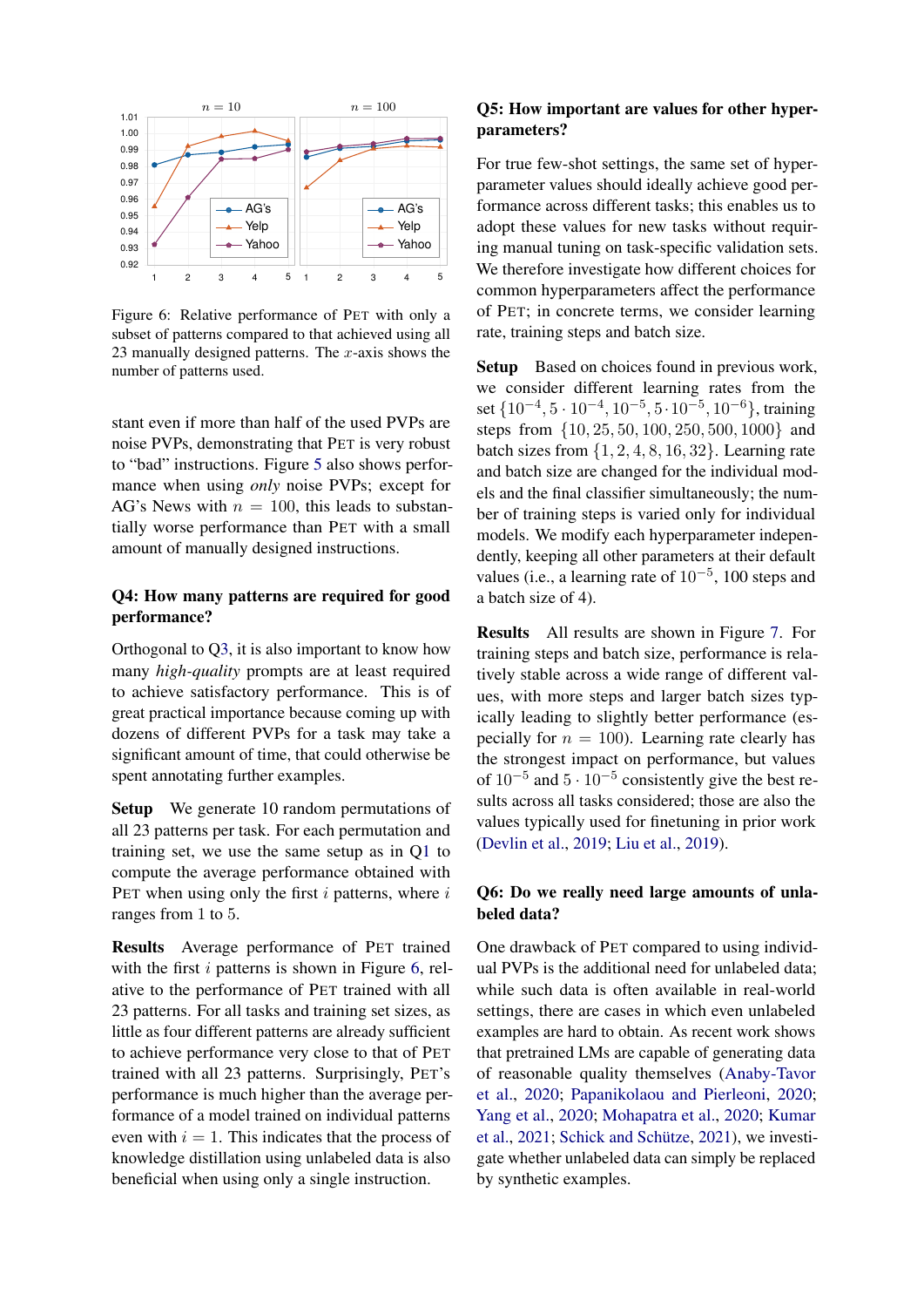

<span id="page-7-1"></span>Figure 7: Performance of PET (solid lines) and average performance of individual models (dotted lines) for different learning rates (LR), training steps (Steps), and batch sizes. For reasons of readability, the legend is shown in the top left plot only.

Setup We use GPT2-XL [\(Radford et al.,](#page-13-1) [2019\)](#page-13-1) to generate synthetic unlabeled data. To this end, we provide one or two randomly chosen training examples without labels as *in-context examples* [\(Brown et al.,](#page-11-0) [2020\)](#page-11-0) and let the model generate one additional example. For two inputs  $x_1$  and  $x_2$ , the input given to the model is

Example 1:  $x_1 \rightleftarrows$  Example 2:  $x_2 \rightleftarrows$  Example 3:

where  $\hookleftarrow$  denotes two consecutive line breaks. If an input consists of two texts, we simply concatenate them using the sequence +++ as a separator.

We generate 10,000 examples for  $n = 10$  and 30,000 examples for  $n = 100$  using top-p sampling [\(Holtzman et al.,](#page-12-14) [2020\)](#page-12-14) with  $p = 0.9$ . For each input, we stop the generation process as soon as the model generates two consecutive line breaks. We discard all examples for which the model does not generate two consecutive line breaks within 128 tokens; for datasets with text pairs, we also discard examples where the model fails to generate the sequence separator (+++).

As the datasets obtained with this method may be highly imbalanced regarding the distribution of (unknown) labels, we also experiment with a *balanced* variant: We use the ensemble of models trained on individual PVPs to assign labels to each example and only keep so many examples per label that the resulting dataset – which is used for training the final classifier – is balanced.

Results Figure [8](#page-8-0) shows the performance of individual patterns as well as PET and iPET both with real and synthetic unlabeled data. Except for iPET on Yahoo Questions with  $n = 10$ , using synthetic data consistently achieves accuracies within one point of using real data, with our balanced version performing slightly better. Moreover, for  $n = 10$ using synthetic data even improves accuracy in some cases. This shows that in the absence of unlabeled examples, synthetic data obtained from generative language models can serve as a drop-in replacement without substantially degrading performance.

#### <span id="page-7-0"></span>5 PET for Real-World Tasks

We use our insights from Section [4](#page-2-2) to apply PET to the RAFT benchmark, a collection of 11 diverse real-world tasks whose automated solution has inherent value to someone [\(Alex et al.,](#page-10-0) [2021\)](#page-10-0). These tasks pose various challenges to few-shot approaches as they require some amount of domain expertise and the ability to understand detailed instructions, to process long inputs and to handle a large number of output classes.

Tasks and Datasets The RAFT benchmark includes 11 tasks from different domains: ADE Corpus V2 (ADE), Banking77 (B77), NeurIPS impact statement risks (NIS), OneStopEnglish (OSE), Overruling (Over), Semiconductor org types (SOT), Systematic review inclusion (SRI), TAI safety research (TAI), Terms of Service (ToS), TweetEval Hate (TEH) and Twitter complaints (TC). For a detailed overview of all tasks, we refer to [Alex et al.](#page-10-0) [\(2021\)](#page-10-0). Each task comes with 50 labeled training examples; in accordance with the RAFT rules, we additionally make use of the unlabeled data (ranging from 150 to 5,000 examples) for PET's distil-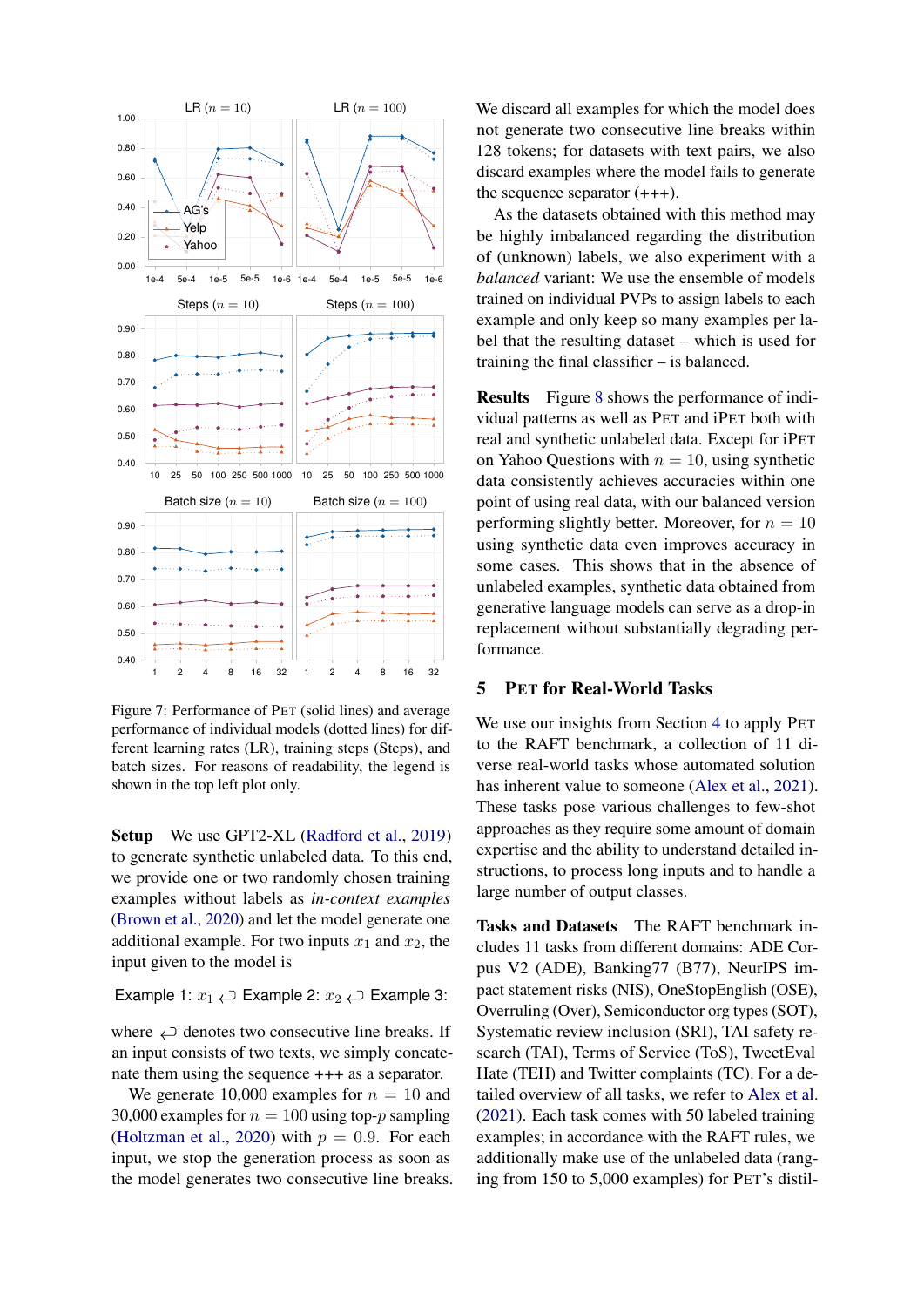

<span id="page-8-0"></span>Figure 8: Minimum, average and maximum performance of individual patterns compared to regular PET and iPET as well as PET and iPET with synthetic data (+SD). Accuracies are scaled by a factor of 100 for better readability.

lation step. Note that the unlabeled set for RAFT is the same as the test set, meaning that unlike in Section [4,](#page-2-2) our final classifier is directly trained on (unlabeled) test examples.

PVPs Based on our findings from [Q1](#page-3-0) and [Q2,](#page-4-2) we exclusively specify Q&A prompts for each task. To obtain the question  $q$ , we make minimal changes to the original instructions of [Alex et al.](#page-10-0) [\(2021\)](#page-10-0); we rephrase all binary classification tasks as yes/no questions to facilitate finding a suitable verbalizer. For example, we rephrase the instruction "Label the sentence based on whether it is related to an adverse drug effect (ADE)." as the question "Is this sentence related to an adverse drug effect (ADE)?" Following our results from [Q4,](#page-6-2) we specify 4 PVPs per task. In case of binary classification, we use two different patterns that either include or omit the full task specification of [Alex et al.](#page-10-0)  $(2021)^6$  $(2021)^6$  $(2021)^6$  and combine them with both a yes/no verbalizer and a

true/false verbalizer. The full set of PVPs for all tasks can be found in Appendix [B.](#page-17-0)

Hyperparameters We mostly keep the default values for hyperparameters used throughout Section [4](#page-2-2) as our experiments for [Q5](#page-6-3) show that these perform well for all tasks considered. However, we make the following changes:

- We replace RoBERTa (base) with ALBERT (xxlarge, v2). While being much slower to train, ALBERT was shown to outperform RoBERTa both in regular and few-shot settings [\(Lan et al.,](#page-12-11) [2020;](#page-12-11) [Schick and Schütze,](#page-14-1) [2021c;](#page-14-1) [Logan IV et al.,](#page-12-1) [2021\)](#page-12-1).
- For tasks with more than 4,000 unlabeled examples, we finetune the distilled model for 2,000 steps instead of 1,000 steps. Otherwise, some examples would not be seen at all during training.<sup>[7](#page-8-2)</sup>
- Following [Schick and Schütze](#page-14-0) [\(2021a](#page-14-0)[,c\)](#page-14-1) we train three individual models per PVP. This improves robustness as performance can vary largely between individual finetuning runs.

Handling Many Labels The B77 dataset contains online banking customer service queries annotated with one of 77 possible intents. This large amount of different outputs leads to several issues for PET: First, it is impossible to specify a meaningful verbalizer that maps each intent to a single token. We initially experimented with the multimask version of PET [\(Schick and Schütze,](#page-14-1) [2021c\)](#page-14-1), but found it to be too inefficient to get results in a reasonable amount of time. Therefore, we tried the following solution: We rephrase the task as binary classification, where for each pair of query  $x$  and intent  $y$ , the task is to decide whether  $y$  is the correct intent for  $x$ . For each original training example  $(x, y)$ , we generate one example  $(x, y, True)$  and four examples  $(x, y',$  False) with randomly sampled, wrong intents  $y'$ . As this increases the amount of data fivefold, we finetune each individual model for 500 steps instead of 100 steps.

While this approach solves our problem, it is still not particularly efficient: Reframing the task as binary classification means that for each input, 77 forward passes are required to find the correct

<span id="page-8-1"></span><sup>6</sup> For a full list of all task specifications, see [https://](https://github.com/oughtinc/raft-baselines) [github.com/oughtinc/raft-baselines](https://github.com/oughtinc/raft-baselines).

<span id="page-8-2"></span>Training for 1,000 steps with a batch size of 4 means that at most 4,000 examples can be processed.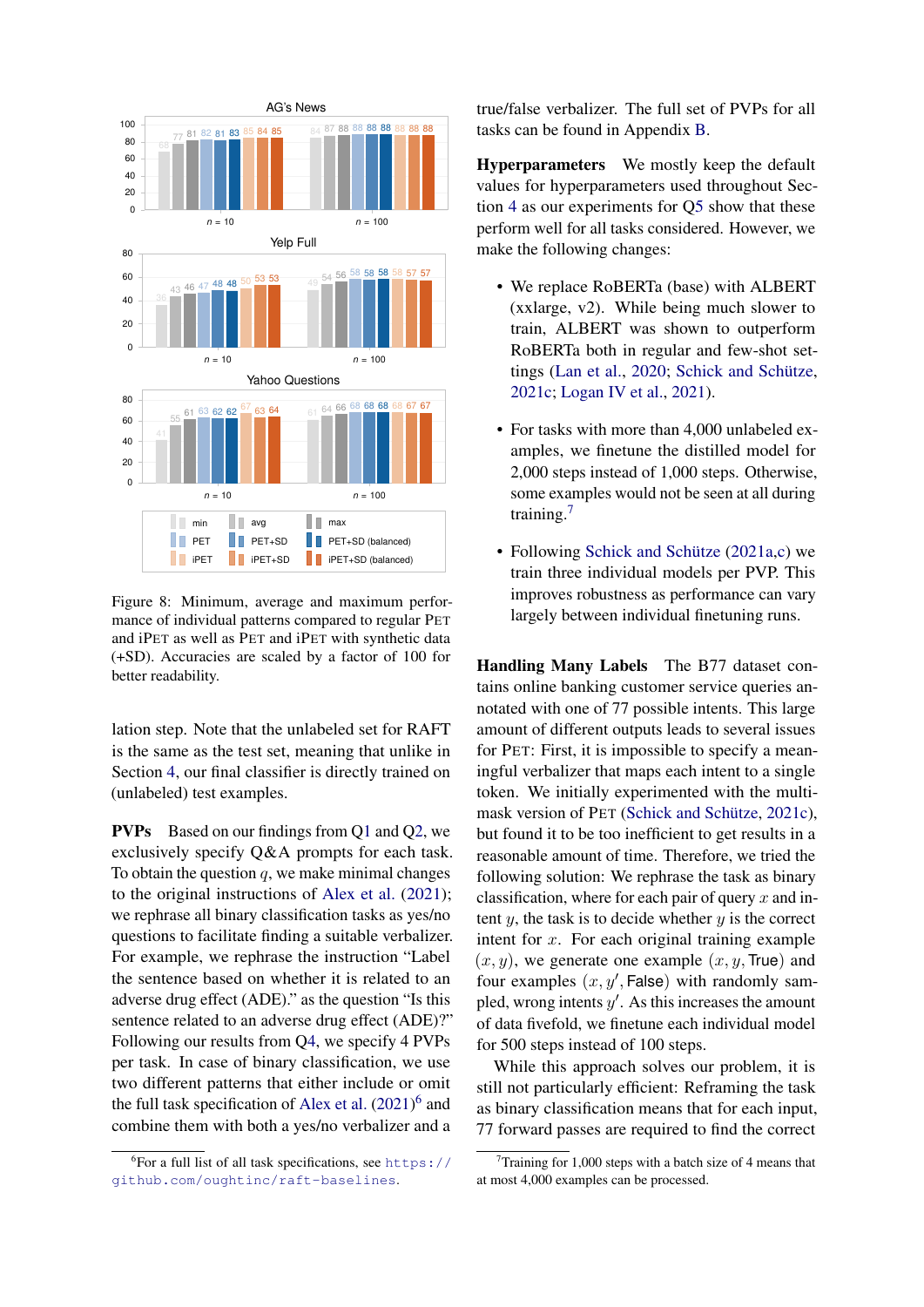| <b>Method</b>   | <b>ADE</b> | <b>B77</b> | <b>NIS</b> | <b>OSE</b> | Over | <b>SOT</b> | <b>SRI</b> | TAI  | ToS  | TEH  | TС   | Avg  |
|-----------------|------------|------------|------------|------------|------|------------|------------|------|------|------|------|------|
| $GPT-2$         | 60.0       | 12.1       | 56.1       | 24.5       | 49.8 | 38.0       | 49.2       | 61.2 | 49.8 | 31.1 | 72.3 | 45.8 |
| GPT-Neo         | 45.2       | 14.9       | 40.8       | 34.3       | 68.1 | 40.6       | 49.3       | 60.5 | 56.5 | 55.4 | 63.6 | 48.1 |
| <b>AdaBoost</b> | 54.3       | 02.3       | 62.6       | 47.5       | 83.8 | 45.5       | 50.6       | 55.6 | 56.0 | 44.3 | 62.5 | 51.4 |
| snlt            | 60.3       | 24.8       | 58.5       | 30.2       | 83.1 | 33.6       | 49.2       | 62.6 | 54.0 | 44.9 | 79.1 | 52.8 |
| GPT-3           | 68.6       | 29.9       | 67.9       | 43.1       | 93.7 | 76.9       | 51.6       | 65.6 | 57.4 | 52.6 | 82.1 | 62.7 |
| SetFit          | 72.6       | 53.8       | 87.2       | 52.1       | 90.7 | 68.2       | 49.3       | 62.8 | 62.0 | 53.2 | 83.7 | 66.9 |
| PET             | 82.2       | 59.3       | 85.7       | 64.6       | 90.8 | 81.6       | 49.3       | 63.8 | 57.6 | 48.3 | 82.4 | 69.6 |
| Human           | 83.0       | 60.7       | 85.7       | 64.6       | 91.7 | 90.8       | 46.8       | 60.9 | 62.7 | 72.2 | 89.7 | 73.5 |

<span id="page-9-0"></span>Table 1: Performance of various baselines and PET on the RAFT benchmark [\(Alex et al.,](#page-10-0) [2021\)](#page-10-0); shown numbers are macro F1 scores multiplied by 100. Best model performance is shown in bold, best overall performance (including human annotators) is underlined. The final column shows average performance across all 11 tasks.

intent. We thus train the final model as a regular classifier with 77 different output classes; for training this classifier on an input  $x$ , we set the target probability of each output  $y$  proportional to the probability of True being the correct output for  $(x, y)$  according to our ensemble of binary classifiers.

Finally, another issue is that with 50 labeled examples, at least 27 labels are not covered in the training set at all; this may bias a model to never predict any of these labels. To alleviate this issue, we train two generations of models using iPET. For training the second generation, we obtain training data covering all possible labels as follows: For each label, we pick the two examples from our set of unlabeled data for which this label is most likely according to the first generation; the same approach was used by [Schick and Schütze](#page-14-0) [\(2021a\)](#page-14-0) for applying iPET in zero-shot settings.

Of course, the nature of RAFT makes it impossible to measure the impact of any of these choices. While we could conduct experiments similar to those in Section [4,](#page-2-2) none of the datasets considered therein has a similar structure to B77; as our modifications affect only one out of 11 tasks, we thus decided to not perform any further analysis.

Monitoring We checked for TRAIN SET UN-DERFITTING and CONSTANT PREDICTIONS as in Section [4](#page-2-2) to detect finetuning issues. Unlike for our experiments in Section [4,](#page-2-2) on RAFT we encountered some issues that could *not* be resolved simply by retraining with a different seed:

• We observed TRAIN SET UNDERFITTING for the final classifier on B77. This may be due to the classification head for 77 classes introducing many new parameters; we tried training the final model for 5,000 steps instead of 2,000 steps, which fixed this issue.

- We observed CONSTANT PREDICTIONS for the ToS training set. Doubling the number of training steps resolved this problem.
- Finally, we also observed CONSTANT PRE-DICTIONS on the unlabeled data of SRI. Upon manually inspecting the training set, we observed that all but one out of 50 examples have the same label. As all models already classified the training set perfectly, we left the setup for our SRI submission unchanged.

Results For all 11 tasks, results of PET and various baselines are shown in Table [1.](#page-9-0) [8](#page-9-1) As can be seen, PET performs better than all other approaches on average, achieving near-human performance for 7 out of 11 tasks. Note however that non-expert humans perform worse than a majority baseline SRI, so results on this task should be taken with a grain of salt. PET also clearly outperforms a GPT-3 model [\(Brown et al.,](#page-11-0) [2020\)](#page-11-0) by almost 7 points, despite the latter being larger by several orders of magnitude.<sup>[9](#page-9-2)</sup> While PET is particularly successful on ADE, B77 and OSE (where it outperforms GPT-3 by 13.6, 21.5 and 29.4 points, respectively), it performs comparably bad on datasets in the law (Over, ToS) and social media (TEH, TC) domain. Our approach for handling many labels performs surprisingly well on B77 without any tuning of

<span id="page-9-1"></span><sup>&</sup>lt;sup>8</sup>All results are taken directly from the leaderboard at [https://huggingface.co/spaces/ought/raft](https://huggingface.co/spaces/ought/raft-leaderboard)[leaderboard](https://huggingface.co/spaces/ought/raft-leaderboard).

<span id="page-9-2"></span><sup>&</sup>lt;sup>9</sup>We were unable to find any information on SetFit, the second-best performing method (e.g., which underlying LM is used or whether it makes use of any additional data), so we cannot make a fair comparison.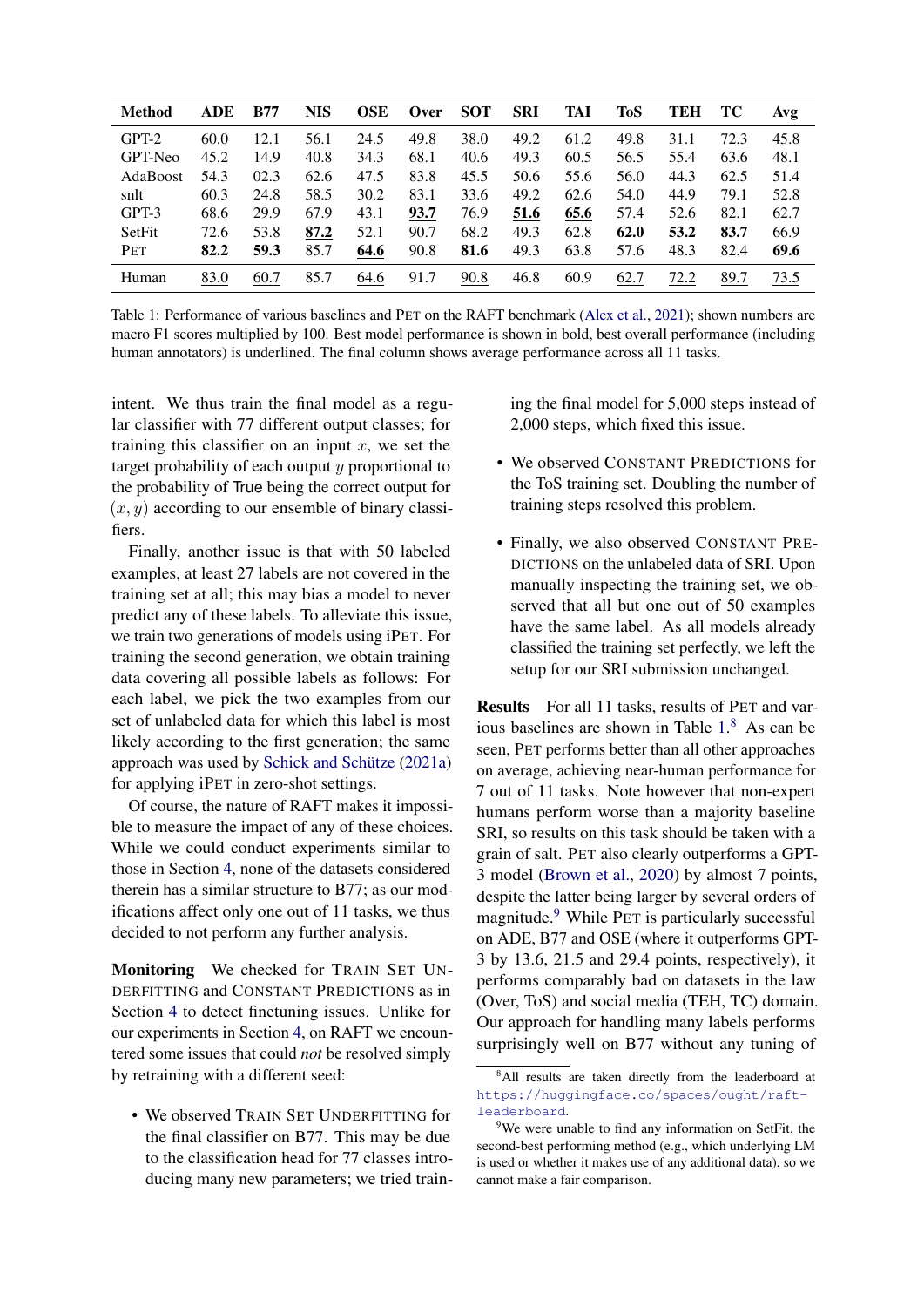its parameters. Due to the nature of the RAFT benchmark, we cannot perform further analysis or ablation studies.

#### 6 Discussion

Our experimental results in Section [4](#page-2-2) and [5](#page-7-0) show that strong performance in few-shot settings is clearly possible without manual prompt tuning or hyperparameter optimization on large development sets; in other words, PET can successfully be applied in true few-shot settings. While we believe that it should be an important goal of future work to make LMs more robust to different instructions, even with current models it is relatively easy to successfully apply PET when following a few simple principles – such as rephrasing the task in a Q&A format, using simple vocabulary and singletoken verbalizers where possible, and specifying at least a handful of different patterns. In light of these findings, we also hope that future work will not view human involvement in prompt design as a drawback of instruction-based approaches, but rather as an exciting possibility to communicate with models in ways other than exclusively through examples.

There are various limitations to our study. First, a major obstacle to actually applying PET in realworld applications is that we do not know a priori how well it performs for a given task; we therefore believe an important next step is to investigate methods for estimating performance without access to large test sets – for example, through model calibration [\(Desai and Durrett,](#page-11-10) [2020;](#page-11-10) [Jiang et al.,](#page-12-15)  $2021$ ) – in real-world settings. In addition, we did not fully explore the capabilities of PET; for example, we did not investigate domain-adaptive pretraining [\(Gururangan et al.,](#page-11-11) [2020\)](#page-11-11) and auxiliary language modeling [\(Chronopoulou et al.,](#page-11-12) [2019\)](#page-11-12), both of which were shown to be helpful by [Schick](#page-14-0) [and Schütze](#page-14-0) [\(2021a\)](#page-14-0). We also did not quantify the impact of our decisions regarding B77 and the effectiveness of our monitoring and only considered English models and datasets. Finally, we did not examine PET's performance beyond aggregate scores. While this is not feasible on RAFT due to the nature of this dataset, performing such analysis either with other datasets or with methods such as the ones proposed by [Ribeiro et al.](#page-13-14) [\(2020\)](#page-13-14) would be relevant future work to understand real-world capabilities of instruction-based approaches more comprehensively.

#### 7 Conclusion

In light of recent work casting doubt on the performance of prompt-based approaches in true few-shot settings [\(Perez et al.,](#page-13-0) [2021\)](#page-13-0), we have conducted an extensive study of PET. In a controlled environment, we found that manually designed instructions consistently outperform null prompts, with Q&Astyle prompts performing best ([Q1,](#page-3-0) [Q2\)](#page-4-2). Across different tasks, models and training set sizes, PET consistently outperforms even the best individual prompt ([Q1,](#page-3-0) [Q2\)](#page-4-2). We have also shown that PET is robust to uninformative prompts and to different choices of hyperparameters ([Q3,](#page-5-3) [Q5\)](#page-6-3), that as little as four prompts are sufficient to reach good performance ([Q4\)](#page-6-2), and that synthetic examples can be used to replace large amounts of unlabeled data ([Q6\)](#page-6-0). On the basis of these insights, we applied PET to a benchmark of real-world tasks, where it achieves near-human performance for 7 out of 11 tasks without any tuning on a development set, demonstrating the power of instruction-based approaches in true few-shot settings.

#### References

- <span id="page-10-0"></span>Neel Alex, Eli Lifland, Lewis Tunstall, Abhishek Thakur, Pegah Maham, C. Jess Riedel, Emmie Hine, Carolyn Ashurst, Paul Sedille, Alexis Carlier, Michael Noetel, and Andreas Stuhlmüller. 2021. [RAFT: A real-world few-shot text classifi](https://openreview.net/forum?id=bgWHz41FMB7)[cation benchmark.](https://openreview.net/forum?id=bgWHz41FMB7) In *Thirty-fifth Conference on Neural Information Processing Systems Datasets and Benchmarks Track (Round 2)*.
- <span id="page-10-3"></span>Ateret Anaby-Tavor, Boaz Carmeli, Esther Goldbraich, Amir Kantor, George Kour, Segev Shlomov, Naama Tepper, and Naama Zwerdling. 2020. [Do not have enough data? Deep learning](https://doi.org/10.1609/aaai.v34i05.6233) [to the rescue!](https://doi.org/10.1609/aaai.v34i05.6233) *Proceedings of the AAAI Conference on Artificial Intelligence*, 34(05):7383– 7390.
- <span id="page-10-1"></span>Jonathan Bragg, Arman Cohan, Kyle Lo, and Iz Beltagy. 2021. [FLEX: Unifying evaluation](https://openreview.net/forum?id=_WnGcwXLYOE) [for few-shot NLP.](https://openreview.net/forum?id=_WnGcwXLYOE) In *Thirty-Fifth Conference on Neural Information Processing Systems*.
- <span id="page-10-2"></span>Sergey Brin. 1999. [Extracting patterns and re](http://ilpubs.stanford.edu:8090/421/1/1999-65.pdf)[lations from the world wide web.](http://ilpubs.stanford.edu:8090/421/1/1999-65.pdf) In *The World Wide Web and Databases*, pages 172–183, Berlin, Heidelberg. Springer Berlin Heidelberg.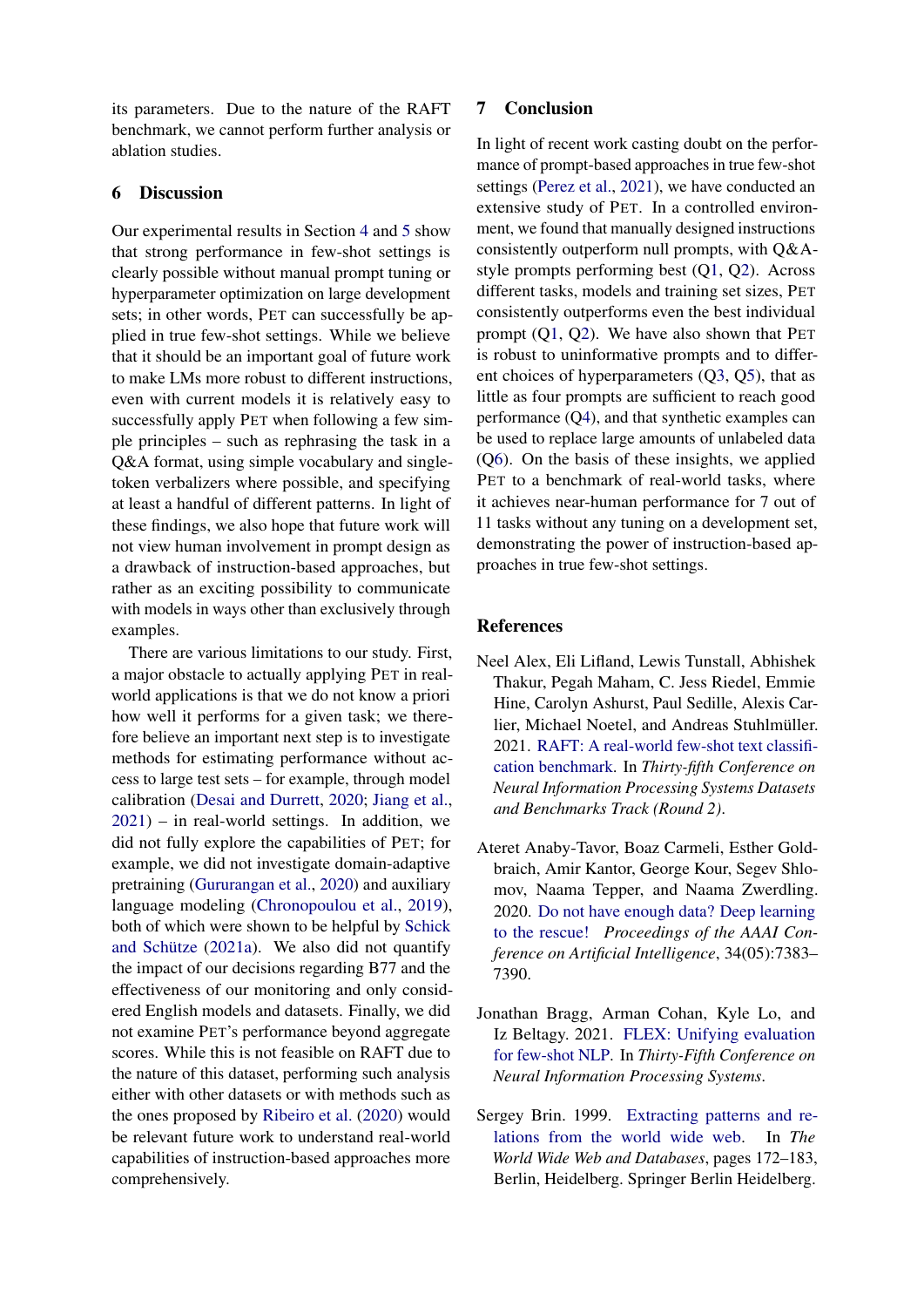- <span id="page-11-0"></span>Tom Brown, Benjamin Mann, Nick Ryder, Melanie Subbiah, Jared D Kaplan, Prafulla Dhariwal, Arvind Neelakantan, Pranav Shyam, Girish Sastry, Amanda Askell, Sandhini Agarwal, Ariel Herbert-Voss, Gretchen Krueger, Tom Henighan, Rewon Child, Aditya Ramesh, Daniel Ziegler, Jeffrey Wu, Clemens Winter, Chris Hesse, Mark Chen, Eric Sigler, Mateusz Litwin, Scott Gray, Benjamin Chess, Jack Clark, Christopher Berner, Sam McCandlish, Alec Radford, Ilya Sutskever, and Dario Amodei. 2020. [Language models are](https://proceedings.neurips.cc/paper/2020/file/1457c0d6bfcb4967418bfb8ac142f64a-Paper.pdf) [few-shot learners.](https://proceedings.neurips.cc/paper/2020/file/1457c0d6bfcb4967418bfb8ac142f64a-Paper.pdf) In *Advances in Neural Information Processing Systems*, volume 33, pages 1877–1901. Curran Associates, Inc.
- <span id="page-11-4"></span>Ming-Wei Chang, Lev Ratinov, Dan Roth, and Vivek Srikumar. 2008. [Importance of seman](https://aaaipress.org/Papers/AAAI/2008/AAAI08-132.pdf)[tic representation: Dataless classification.](https://aaaipress.org/Papers/AAAI/2008/AAAI08-132.pdf) In *Proceedings of the 23rd National Conference on Artificial Intelligence - Volume 2*, AAAI'08, page 830–835. AAAI Press.
- <span id="page-11-3"></span>Jiaao Chen, Zichao Yang, and Diyi Yang. 2020. [MixText: Linguistically-informed interpolation](https://doi.org/10.18653/v1/2020.acl-main.194) [of hidden space for semi-supervised text clas](https://doi.org/10.18653/v1/2020.acl-main.194)[sification.](https://doi.org/10.18653/v1/2020.acl-main.194) In *Proceedings of the 58th Annual Meeting of the Association for Computational Linguistics*, pages 2147–2157, Online. Association for Computational Linguistics.
- <span id="page-11-12"></span>Alexandra Chronopoulou, Christos Baziotis, and Alexandros Potamianos. 2019. [An embarrass](https://doi.org/10.18653/v1/N19-1213)[ingly simple approach for transfer learning from](https://doi.org/10.18653/v1/N19-1213) [pretrained language models.](https://doi.org/10.18653/v1/N19-1213) In *Proceedings of the 2019 Conference of the North American Chapter of the Association for Computational Linguistics: Human Language Technologies, Volume 1 (Long and Short Papers)*, pages 2089–2095, Minneapolis, Minnesota. Association for Computational Linguistics.
- <span id="page-11-5"></span>Joe Davison, Joshua Feldman, and Alexander Rush. 2019. [Commonsense knowledge mining from](https://doi.org/10.18653/v1/D19-1109) [pretrained models.](https://doi.org/10.18653/v1/D19-1109) In *Proceedings of the 2019 Conference on Empirical Methods in Natural Language Processing and the 9th International Joint Conference on Natural Language Processing (EMNLP-IJCNLP)*, pages 1173–1178, Hong Kong, China. Association for Computational Linguistics.
- <span id="page-11-10"></span>Shrey Desai and Greg Durrett. 2020. [Calibration](https://doi.org/10.18653/v1/2020.emnlp-main.21) [of pre-trained transformers.](https://doi.org/10.18653/v1/2020.emnlp-main.21) In *Proceedings of*

*the 2020 Conference on Empirical Methods in Natural Language Processing (EMNLP)*, pages 295–302, Online. Association for Computational Linguistics.

- <span id="page-11-8"></span>Jacob Devlin, Ming-Wei Chang, Kenton Lee, and Kristina Toutanova. 2019. [BERT: Pre-training](https://doi.org/10.18653/v1/N19-1423) [of deep bidirectional transformers for language](https://doi.org/10.18653/v1/N19-1423) [understanding.](https://doi.org/10.18653/v1/N19-1423) In *Proceedings of the 2019 Conference of the North American Chapter of the Association for Computational Linguistics: Human Language Technologies, Volume 1 (Long and Short Papers)*, pages 4171–4186, Minneapolis, Minnesota. Association for Computational Linguistics.
- <span id="page-11-9"></span>Jesse Dodge, Gabriel Ilharco, Roy Schwartz, Ali Farhadi, Hannaneh Hajishirzi, and Noah Smith. 2020. [Fine-tuning pretrained language mod](https://arxiv.org/abs/2002.06305)[els: Weight initializations, data orders, and](https://arxiv.org/abs/2002.06305) [early stopping.](https://arxiv.org/abs/2002.06305) *Computing Research Repository*, arXiv:2002.06305.
- <span id="page-11-6"></span>Avia Efrat and Omer Levy. 2020. [The turk](http://arxiv.org/abs/2010.11982)[ing test: Can language models understand in](http://arxiv.org/abs/2010.11982)[structions?](http://arxiv.org/abs/2010.11982) *Computing Research Repository*, arXiv:2010.11982.
- <span id="page-11-7"></span>Yanai Elazar, Nora Kassner, Shauli Ravfogel, Abhilasha Ravichander, Eduard Hovy, Hinrich Schütze, and Yoav Goldberg. 2021. [Measur](http://arxiv.org/abs/2102.01017)[ing and improving consistency in pretrained lan](http://arxiv.org/abs/2102.01017)[guage models.](http://arxiv.org/abs/2102.01017) *Computing Research Repository*, arXiv:2102.01017.
- <span id="page-11-1"></span>William Fedus, Barret Zoph, and Noam Shazeer. 2021. [Switch transformers: Scaling to tril](http://arxiv.org/abs/2101.03961)[lion parameter models with simple and effi](http://arxiv.org/abs/2101.03961)[cient sparsity.](http://arxiv.org/abs/2101.03961) *Computing Research Repository*, arXiv:2101.03961.
- <span id="page-11-2"></span>Tianyu Gao, Adam Fisch, and Danqi Chen. 2021. [Making pre-trained language models better few](https://doi.org/10.18653/v1/2021.acl-long.295)[shot learners.](https://doi.org/10.18653/v1/2021.acl-long.295) In *Proceedings of the 59th Annual Meeting of the Association for Computational Linguistics and the 11th International Joint Conference on Natural Language Processing (Volume 1: Long Papers)*, pages 3816–3830, Online. Association for Computational Linguistics.
- <span id="page-11-11"></span>Suchin Gururangan, Ana Marasović, Swabha Swayamdipta, Kyle Lo, Iz Beltagy, Doug Downey, and Noah A. Smith. 2020. [Don't stop](https://doi.org/10.18653/v1/2020.acl-main.740) [pretraining: Adapt language models to domains](https://doi.org/10.18653/v1/2020.acl-main.740)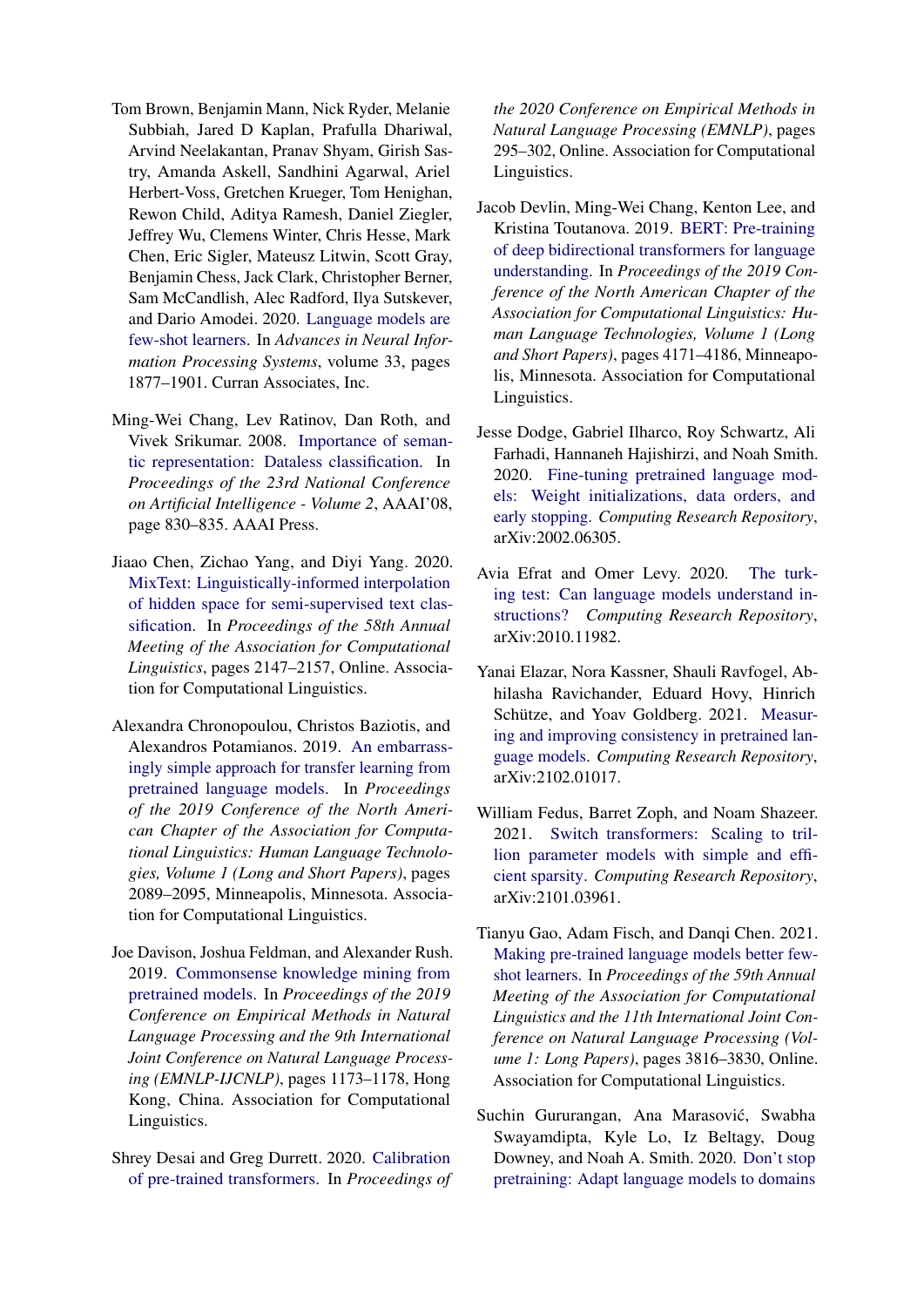[and tasks.](https://doi.org/10.18653/v1/2020.acl-main.740) In *Proceedings of the 58th Annual Meeting of the Association for Computational Linguistics*, pages 8342–8360, Online. Association for Computational Linguistics.

- <span id="page-12-3"></span>Karen Hambardzumyan, Hrant Khachatrian, and Jonathan May. 2021. [WARP: Word-level Adver](https://doi.org/10.18653/v1/2021.acl-long.381)[sarial ReProgramming.](https://doi.org/10.18653/v1/2021.acl-long.381) In *Proceedings of the 59th Annual Meeting of the Association for Computational Linguistics and the 11th International Joint Conference on Natural Language Processing (Volume 1: Long Papers)*, pages 4921–4933, Online. Association for Computational Linguistics.
- <span id="page-12-9"></span>Geoffrey Hinton, Oriol Vinyals, and Jeff Dean. 2015. [Distilling the knowledge in a neu](http://arxiv.org/abs/1503.02531)[ral network.](http://arxiv.org/abs/1503.02531) *Computing Research Repository*, arXiv:1503.02531.
- <span id="page-12-14"></span>Ari Holtzman, Jan Buys, Li Du, Maxwell Forbes, and Yejin Choi. 2020. [The curious case of neural](https://openreview.net/forum?id=rygGQyrFvH) [text degeneration.](https://openreview.net/forum?id=rygGQyrFvH) In *International Conference on Learning Representations*.
- <span id="page-12-15"></span>Zhengbao Jiang, Jun Araki, Haibo Ding, and Graham Neubig. 2021. [How Can We Know When](https://doi.org/10.1162/tacl_a_00407) [Language Models Know? On the Calibration](https://doi.org/10.1162/tacl_a_00407) [of Language Models for Question Answering.](https://doi.org/10.1162/tacl_a_00407) *Transactions of the Association for Computational Linguistics*, 9:962–977.
- <span id="page-12-0"></span>Zhengbao Jiang, Frank F. Xu, Jun Araki, and Graham Neubig. 2020. [How can we know what](https://doi.org/10.1162/tacl_a_00324) [language models know?](https://doi.org/10.1162/tacl_a_00324) *Transactions of the Association for Computational Linguistics*, 8:423– 438.
- <span id="page-12-8"></span>Sawan Kumar and Partha Talukdar. 2021. [Reorder](https://doi.org/10.18653/v1/2021.findings-acl.395)[ing examples helps during priming-based few](https://doi.org/10.18653/v1/2021.findings-acl.395)[shot learning.](https://doi.org/10.18653/v1/2021.findings-acl.395) In *Findings of the Association for Computational Linguistics: ACL-IJCNLP 2021*, pages 4507–4518, Online. Association for Computational Linguistics.
- <span id="page-12-13"></span>Varun Kumar, Ashutosh Choudhary, and Eunah Cho. 2021. [Data augmentation using pre](http://arxiv.org/abs/2003.02245)[trained transformer models.](http://arxiv.org/abs/2003.02245) *Computing Research Repository*, arXiv:2003.02245.
- <span id="page-12-11"></span>Zhenzhong Lan, Mingda Chen, Sebastian Goodman, Kevin Gimpel, Piyush Sharma, and Radu Soricut. 2020. [ALBERT: A lite BERT for self](https://openreview.net/forum?id=H1eA7AEtvS)[supervised learning of language representations.](https://openreview.net/forum?id=H1eA7AEtvS)

In *International Conference on Learning Representations*.

- <span id="page-12-2"></span>Brian Lester, Rami Al-Rfou, and Noah Constant. 2021. [The power of scale for parameter-efficient](http://arxiv.org/abs/2104.08691) [prompt tuning.](http://arxiv.org/abs/2104.08691) *Computing Research Repository*, arXiv:2104.08691.
- <span id="page-12-5"></span>Omer Levy, Minjoon Seo, Eunsol Choi, and Luke Zettlemoyer. 2017. [Zero-shot relation extrac](https://doi.org/10.18653/v1/K17-1034)[tion via reading comprehension.](https://doi.org/10.18653/v1/K17-1034) In *Proceedings of the 21st Conference on Computational Natural Language Learning (CoNLL 2017)*, pages 333–342, Vancouver, Canada. Association for Computational Linguistics.
- <span id="page-12-12"></span>Mike Lewis, Yinhan Liu, Naman Goyal, Marjan Ghazvininejad, Abdelrahman Mohamed, Omer Levy, Veselin Stoyanov, and Luke Zettlemoyer. 2020. [BART: Denoising sequence-to-sequence](https://doi.org/10.18653/v1/2020.acl-main.703) [pre-training for natural language generation,](https://doi.org/10.18653/v1/2020.acl-main.703) [translation, and comprehension.](https://doi.org/10.18653/v1/2020.acl-main.703) In *Proceedings of the 58th Annual Meeting of the Association for Computational Linguistics*, pages 7871–7880, Online. Association for Computational Linguistics.
- <span id="page-12-4"></span>Xiang Lisa Li and Percy Liang. 2021. [Prefix](http://arxiv.org/abs/2101.00190)[tuning: Optimizing continuous prompts for gen](http://arxiv.org/abs/2101.00190)[eration.](http://arxiv.org/abs/2101.00190)
- <span id="page-12-10"></span>Yinhan Liu, Myle Ott, Naman Goyal, Jingfei Du, Mandar Joshi, Danqi Chen, Omer Levy, Mike Lewis, Luke Zettlemoyer, and Veselin Stoyanov. 2019. [RoBERTa: A robustly optimized](http://arxiv.org/abs/1907.11692) [BERT pretraining approach.](http://arxiv.org/abs/1907.11692) *Computing Research Repository*, arXiv:1907.11692.
- <span id="page-12-1"></span>Robert L. Logan IV, Ivana Balaževic, Eric Wal- ´ lace, Fabio Petroni, Sameer Singh, and Sebastian Riedel. 2021. [Cutting down on prompts and](http://arxiv.org/abs/2106.13353) [parameters: Simple few-shot learning with lan](http://arxiv.org/abs/2106.13353)[guage models.](http://arxiv.org/abs/2106.13353) *Computing Research Repository*, arXiv:2106.13353.
- <span id="page-12-7"></span>Yao Lu, Max Bartolo, Alastair Moore, Sebastian Riedel, and Pontus Stenetorp. 2021. [Fan](http://arxiv.org/abs/2104.08786)[tastically ordered prompts and where to find](http://arxiv.org/abs/2104.08786) [them: Overcoming few-shot prompt order](http://arxiv.org/abs/2104.08786) [sensitivity.](http://arxiv.org/abs/2104.08786) *Computing Research Repository*, arXiv:2104.08786.
- <span id="page-12-6"></span>Bryan McCann, Nitish Shirish Keskar, Caiming Xiong, and Richard Socher. 2018. [The natural](http://arxiv.org/abs/1806.08730)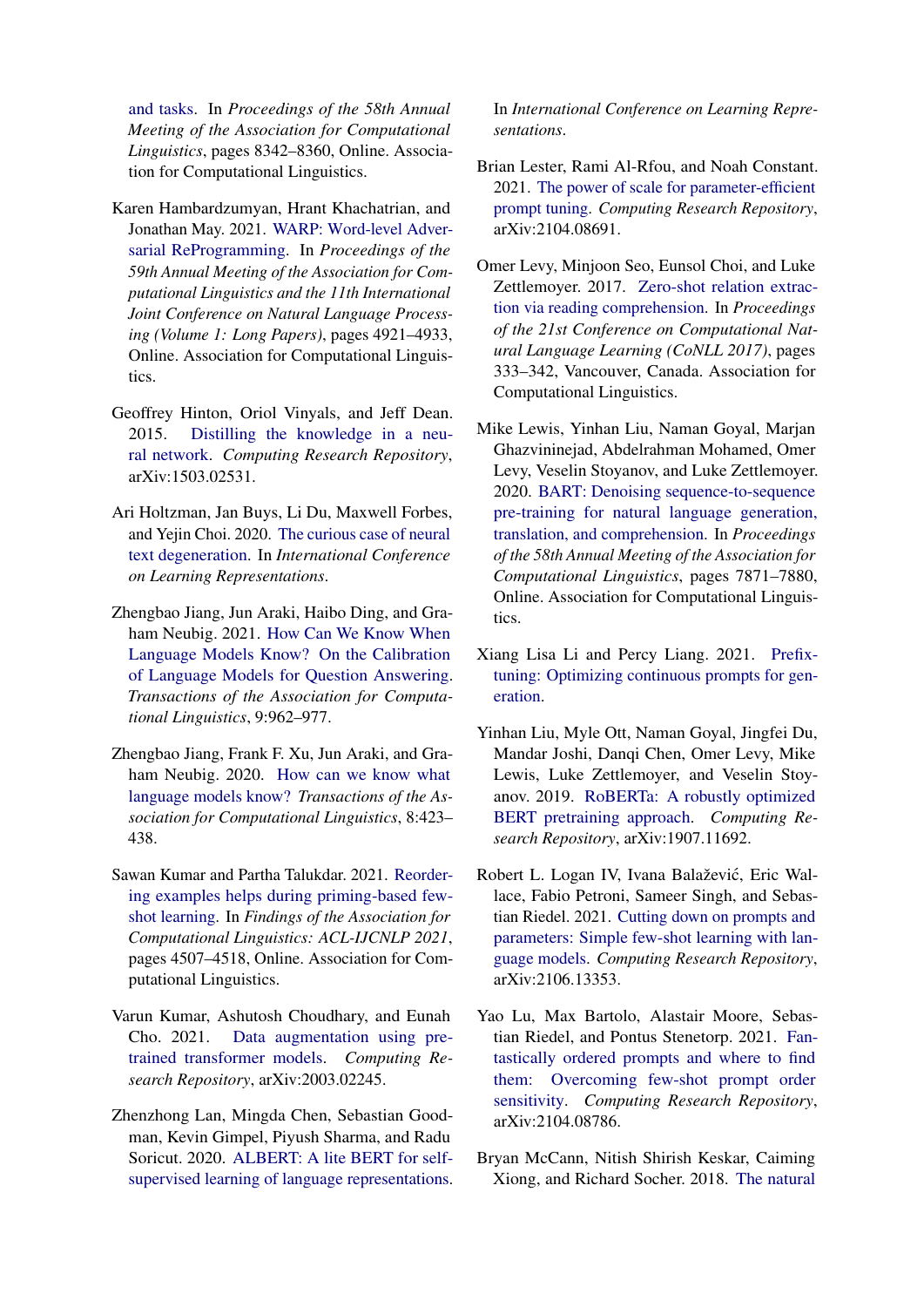[language decathlon: Multitask learning as ques](http://arxiv.org/abs/1806.08730)[tion answering.](http://arxiv.org/abs/1806.08730) *Computing Research Repository*, arXiv:1806.08730.

- <span id="page-13-11"></span>David McClosky, Eugene Charniak, and Mark Johnson. 2006. [Effective self-training for pars](https://www.aclweb.org/anthology/N06-1020)[ing.](https://www.aclweb.org/anthology/N06-1020) In *Proceedings of the Human Language Technology Conference of the NAACL, Main Conference*, pages 152–159, New York City, USA. Association for Computational Linguistics.
- <span id="page-13-9"></span>Sewon Min, Mike Lewis, Hannaneh Hajishirzi, and Luke Zettlemoyer. 2021. [Noisy channel](http://arxiv.org/abs/2108.04106) [language model prompting for few-shot text](http://arxiv.org/abs/2108.04106) [classification.](http://arxiv.org/abs/2108.04106) *Computing Research Repository*, arXiv:2108.04106.
- <span id="page-13-10"></span>Swaroop Mishra, Daniel Khashabi, Chitta Baral, and Hannaneh Hajishirzi. 2021. [Cross-task gen](http://arxiv.org/abs/2104.08773)[eralization via natural language crowdsourcing](http://arxiv.org/abs/2104.08773) [instructions.](http://arxiv.org/abs/2104.08773) *Computing Research Repository*, arXiv:2104.08773.
- <span id="page-13-13"></span>Biswesh Mohapatra, Gaurav Pandey, Danish Contractor, and Sachindra Joshi. 2020. [Simulated](http://arxiv.org/abs/2010.10216) [chats for task-oriented dialog: Learning to gener](http://arxiv.org/abs/2010.10216)[ate conversations from instructions.](http://arxiv.org/abs/2010.10216) *Computing Research Repository*, arXiv:2010.10216.
- <span id="page-13-4"></span>Mohammad Norouzi, Tomas Mikolov, Samy Bengio, Yoram Singer, Jonathon Shlens, Andrea Frome, Greg S. Corrado, and Jeffrey Dean. 2014. [Zero-shot learning by convex combination of](http://arxiv.org/abs/1312.5650) [semantic embeddings.](http://arxiv.org/abs/1312.5650)
- <span id="page-13-7"></span>Juri Opitz. 2019. [Argumentative relation classifi](https://arxiv.org/abs/1909.09031)[cation as plausibility ranking.](https://arxiv.org/abs/1909.09031) In *Preliminary proceedings of the 15th Conference on Natural Language Processing (KONVENS 2019): Long Papers*, pages 193–202, Erlangen, Germany. German Society for Computational Linguistics & Language Technology.
- <span id="page-13-12"></span>Yannis Papanikolaou and Andrea Pierleoni. 2020. [DARE: Data augmented relation extraction](http://arxiv.org/abs/2004.13845) [with GPT-2.](http://arxiv.org/abs/2004.13845) *Computing Research Repository*, arXiv:2004.13845.
- <span id="page-13-0"></span>Ethan Perez, Douwe Kiela, and Kyunghyun Cho. 2021. [True few-shot learning with language](https://openreview.net/forum?id=ShnM-rRh4T) [models.](https://openreview.net/forum?id=ShnM-rRh4T) In *Thirty-Fifth Conference on Neural Information Processing Systems*.
- <span id="page-13-6"></span>Raul Puri and Bryan Catanzaro. 2019. [Zero](http://arxiv.org/abs/1912.10165)[shot text classification with generative lan](http://arxiv.org/abs/1912.10165)[guage models.](http://arxiv.org/abs/1912.10165) *Computing Research Repository*, arXiv:1912.10165.
- <span id="page-13-1"></span>Alec Radford, Jeff Wu, Rewon Child, David Luan, Dario Amodei, and Ilya Sutskever. 2019. [Lan](https://cdn.openai.com/better-language-models/language_models_are_unsupervised_multitask_learners.pdf)[guage models are unsupervised multitask learn](https://cdn.openai.com/better-language-models/language_models_are_unsupervised_multitask_learners.pdf)[ers.](https://cdn.openai.com/better-language-models/language_models_are_unsupervised_multitask_learners.pdf) Technical report, Open AI.
- <span id="page-13-2"></span>Colin Raffel, Noam Shazeer, Adam Roberts, Katherine Lee, Sharan Narang, Michael Matena, Yanqi Zhou, Wei Li, and Peter J. Liu. 2020. [Ex](http://jmlr.org/papers/v21/20-074.html)[ploring the limits of transfer learning with a uni](http://jmlr.org/papers/v21/20-074.html)[fied text-to-text transformer.](http://jmlr.org/papers/v21/20-074.html) *Journal of Machine Learning Research*, 21(140):1–67.
- <span id="page-13-14"></span>Marco Tulio Ribeiro, Tongshuang Wu, Carlos Guestrin, and Sameer Singh. 2020. [Beyond ac](https://doi.org/10.18653/v1/2020.acl-main.442)[curacy: Behavioral testing of NLP models with](https://doi.org/10.18653/v1/2020.acl-main.442) [CheckList.](https://doi.org/10.18653/v1/2020.acl-main.442) In *Proceedings of the 58th Annual Meeting of the Association for Computational Linguistics*, pages 4902–4912, Online. Association for Computational Linguistics.
- <span id="page-13-5"></span>Bernardino Romera-Paredes and Philip Torr. 2015. [An embarrassingly simple approach to zero-shot](http://proceedings.mlr.press/v37/romera-paredes15.pdf) [learning.](http://proceedings.mlr.press/v37/romera-paredes15.pdf) In *International Conference on Machine Learning*, pages 2152–2161.
- <span id="page-13-8"></span>Oscar Sainz, Oier Lopez de Lacalle, Gorka Labaka, Ander Barrena, and Eneko Agirre. 2021. [Label](https://aclanthology.org/2021.emnlp-main.92) [verbalization and entailment for effective zero](https://aclanthology.org/2021.emnlp-main.92) [and few-shot relation extraction.](https://aclanthology.org/2021.emnlp-main.92) In *Proceedings of the 2021 Conference on Empirical Methods in Natural Language Processing*, pages 1199–1212, Online and Punta Cana, Dominican Republic. Association for Computational Linguistics.
- <span id="page-13-3"></span>Victor Sanh, Albert Webson, Colin Raffel, Stephen H. Bach, Lintang Sutawika, Zaid Alyafeai, Antoine Chaffin, Arnaud Stiegler, Teven Le Scao, Arun Raja, Manan Dey, M Saiful Bari, Canwen Xu, Urmish Thakker, Shanya Sharma Sharma, Eliza Szczechla, Taewoon Kim, Gunjan Chhablani, Nihal Nayak, Debajyoti Datta, Jonathan Chang, Mike Tian-Jian Jiang, Han Wang, Matteo Manica, Sheng Shen, Zheng Xin Yong, Harshit Pandey, Rachel Bawden, Thomas Wang, Trishala Neeraj, Jos Rozen, Abheesht Sharma, Andrea Santilli, Thibault Fevry, Jason Alan Fries, Ryan Teehan, Stella Biderman, Leo Gao, Tali Bers, Thomas Wolf, and Alexander M. Rush. 2021. [Multitask](http://arxiv.org/abs/2110.08207)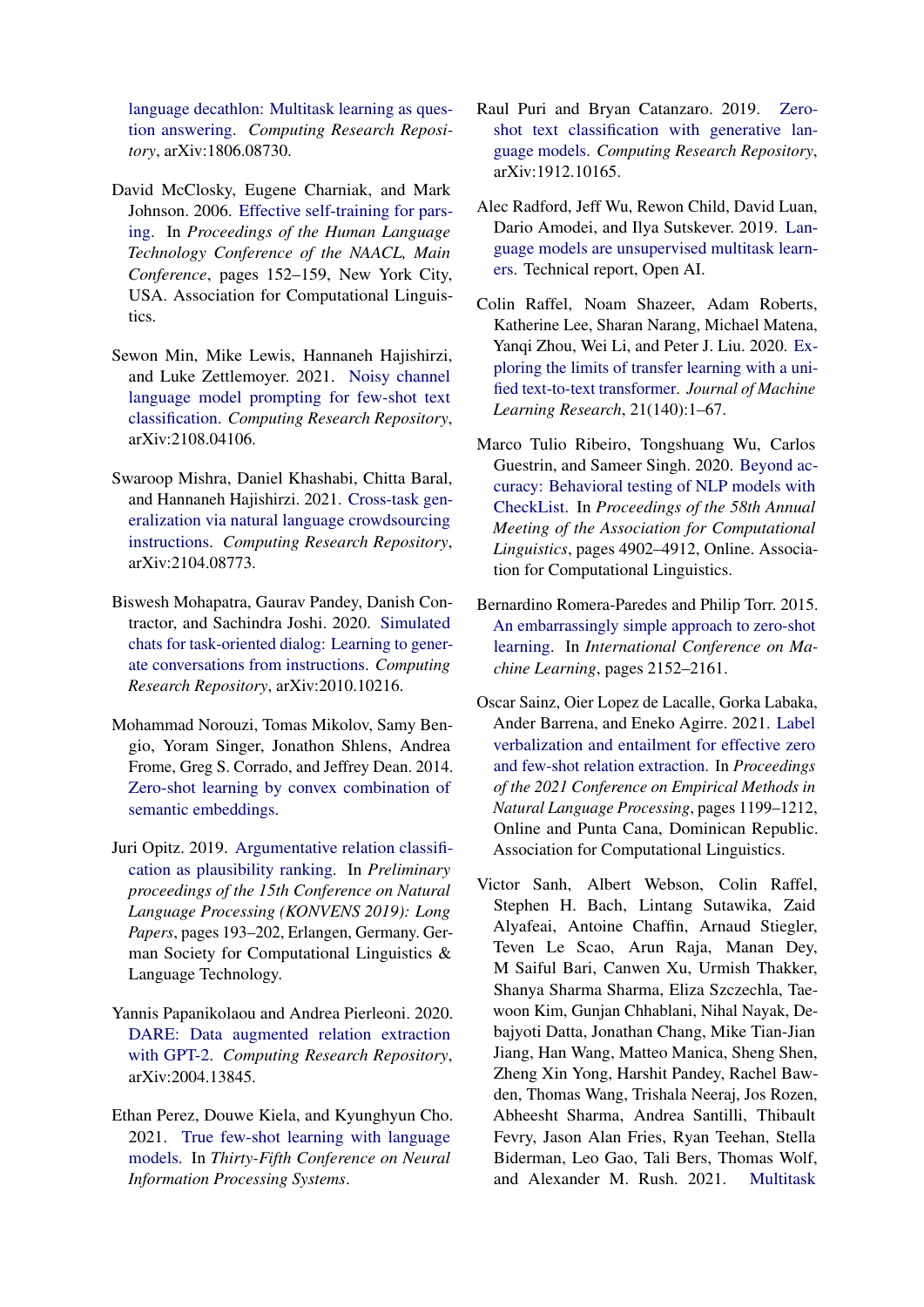[prompted training enables zero-shot task gen](http://arxiv.org/abs/2110.08207)[eralization.](http://arxiv.org/abs/2110.08207) *Computing Research Repository*, arXiv:2110.08207.

- <span id="page-14-8"></span>Timo Schick, Helmut Schmid, and Hinrich Schütze. 2020. [Automatically identifying words that can](https://www.aclweb.org/anthology/2020.coling-main.488) [serve as labels for few-shot text classification.](https://www.aclweb.org/anthology/2020.coling-main.488) In *Proceedings of the 28th International Conference on Computational Linguistics*, pages 5569– 5578, Barcelona, Spain (Online). International Committee on Computational Linguistics.
- <span id="page-14-6"></span>Timo Schick and Hinrich Schütze. 2021. [Generat](https://arxiv.org/abs/2104.07540)[ing datasets with pretrained language models.](https://arxiv.org/abs/2104.07540) In *Proceedings of the 2021 Conference on Empirical Methods in Natural Language Processing (EMNLP)*. Association for Computational Linguistics.
- <span id="page-14-0"></span>Timo Schick and Hinrich Schütze. 2021a. [Exploit](https://arxiv.org/abs/2001.07676)[ing cloze questions for few shot text classifi](https://arxiv.org/abs/2001.07676)[cation and natural language inference.](https://arxiv.org/abs/2001.07676) In *Proceedings of the 16th Conference of the European Chapter of the Association for Computational Linguistics*, Kyiv, Ukraine (Online). International Committee on Computational Linguistics.
- <span id="page-14-9"></span>Timo Schick and Hinrich Schütze. 2021b. [Few](http://arxiv.org/abs/2012.11926)[shot text generation with pattern-exploiting train](http://arxiv.org/abs/2012.11926)[ing.](http://arxiv.org/abs/2012.11926) In *Proceedings of the 2021 Conference on Empirical Methods in Natural Language Processing (EMNLP)*. Association for Computational Linguistics.
- <span id="page-14-1"></span>Timo Schick and Hinrich Schütze. 2021c. [It's not](https://doi.org/10.18653/v1/2021.naacl-main.185) [just size that matters: Small language models](https://doi.org/10.18653/v1/2021.naacl-main.185) [are also few-shot learners.](https://doi.org/10.18653/v1/2021.naacl-main.185) In *Proceedings of the 2021 Conference of the North American Chapter of the Association for Computational Linguistics: Human Language Technologies*, pages 2339–2352, Online. Association for Computational Linguistics.
- <span id="page-14-5"></span>Timo Schick, Sahana Udupa, and Hinrich Schütze. 2021. [Self-diagnosis and self-debiasing: A pro](https://arxiv.org/abs/2103.00453)[posal for reducing corpus-based bias in NLP.](https://arxiv.org/abs/2103.00453) *Transactions of the Association for Computational Linguistics*.
- <span id="page-14-10"></span>H Scudder. 1965. Probability of error of some adaptive pattern-recognition machines. *IEEE Transactions on Information Theory*, 11(3):363– 371.
- <span id="page-14-3"></span>Taylor Shin, Yasaman Razeghi, Robert L. Logan IV, Eric Wallace, and Sameer Singh. 2020. [Auto-](https://doi.org/10.18653/v1/2020.emnlp-main.346)[Prompt: Eliciting Knowledge from Language](https://doi.org/10.18653/v1/2020.emnlp-main.346) [Models with Automatically Generated Prompts.](https://doi.org/10.18653/v1/2020.emnlp-main.346) In *Proceedings of the 2020 Conference on Empirical Methods in Natural Language Processing (EMNLP)*, pages 4222–4235, Online. Association for Computational Linguistics.
- <span id="page-14-13"></span>Emma Strubell, Ananya Ganesh, and Andrew Mc-Callum. 2019. [Energy and policy considerations](https://doi.org/10.18653/v1/P19-1355) [for deep learning in NLP.](https://doi.org/10.18653/v1/P19-1355) In *Proceedings of the 57th Annual Meeting of the Association for Computational Linguistics*, pages 3645–3650, Florence, Italy. Association for Computational Linguistics.
- <span id="page-14-7"></span>Yi Sun, Yu Zheng, Chao Hao, and Hangping Qiu. 2021. [NSP-BERT: A prompt-based zero-shot](http://arxiv.org/abs/2109.03564) [learner through an original pre-training task–](http://arxiv.org/abs/2109.03564) [next sentence prediction.](http://arxiv.org/abs/2109.03564) *Computing Research Repository*, arXiv:2109.03564.
- <span id="page-14-2"></span>Derek Tam, Rakesh R Menon, Mohit Bansal, Shashank Srivastava, and Colin Raffel. 2021. [Improving and simplifying pattern exploiting](http://arxiv.org/abs/2103.11955) [training.](http://arxiv.org/abs/2103.11955) *Computing Research Repository*, arXiv:2103.11955.
- <span id="page-14-4"></span>Sappadla Prateek Veeranna, Jinseok Nam, Eneldo Loza Mencıa, and Johannes Fürnkranz. 2016. [Using semantic similarity for multi-label](https://www.elen.ucl.ac.be/Proceedings/esann/esannpdf/es2016-174.pdf) [zero-shot classification of text documents.](https://www.elen.ucl.ac.be/Proceedings/esann/esannpdf/es2016-174.pdf) In *Proceeding of European Symposium on Artificial Neural Networks, Computational Intelligence and Machine Learning. Bruges, Belgium: Elsevier*, pages 423–428.
- <span id="page-14-12"></span>Alex Wang, Yada Pruksachatkun, Nikita Nangia, Amanpreet Singh, Julian Michael, Felix Hill, Omer Levy, and Samuel Bowman. 2019. [Super](https://proceedings.neurips.cc/paper/2019/file/4496bf24afe7fab6f046bf4923da8de6-Paper.pdf)[glue: A stickier benchmark for general-purpose](https://proceedings.neurips.cc/paper/2019/file/4496bf24afe7fab6f046bf4923da8de6-Paper.pdf) [language understanding systems.](https://proceedings.neurips.cc/paper/2019/file/4496bf24afe7fab6f046bf4923da8de6-Paper.pdf) In *Advances in Neural Information Processing Systems*, volume 32. Curran Associates, Inc.
- <span id="page-14-11"></span>Alex Wang, Amanpreet Singh, Julian Michael, Felix Hill, Omer Levy, and Samuel Bowman. 2018. [GLUE: A multi-task benchmark and anal](https://doi.org/10.18653/v1/W18-5446)[ysis platform for natural language understanding.](https://doi.org/10.18653/v1/W18-5446) In *Proceedings of the 2018 EMNLP Workshop BlackboxNLP: Analyzing and Interpreting Neural Networks for NLP*, pages 353–355, Brussels,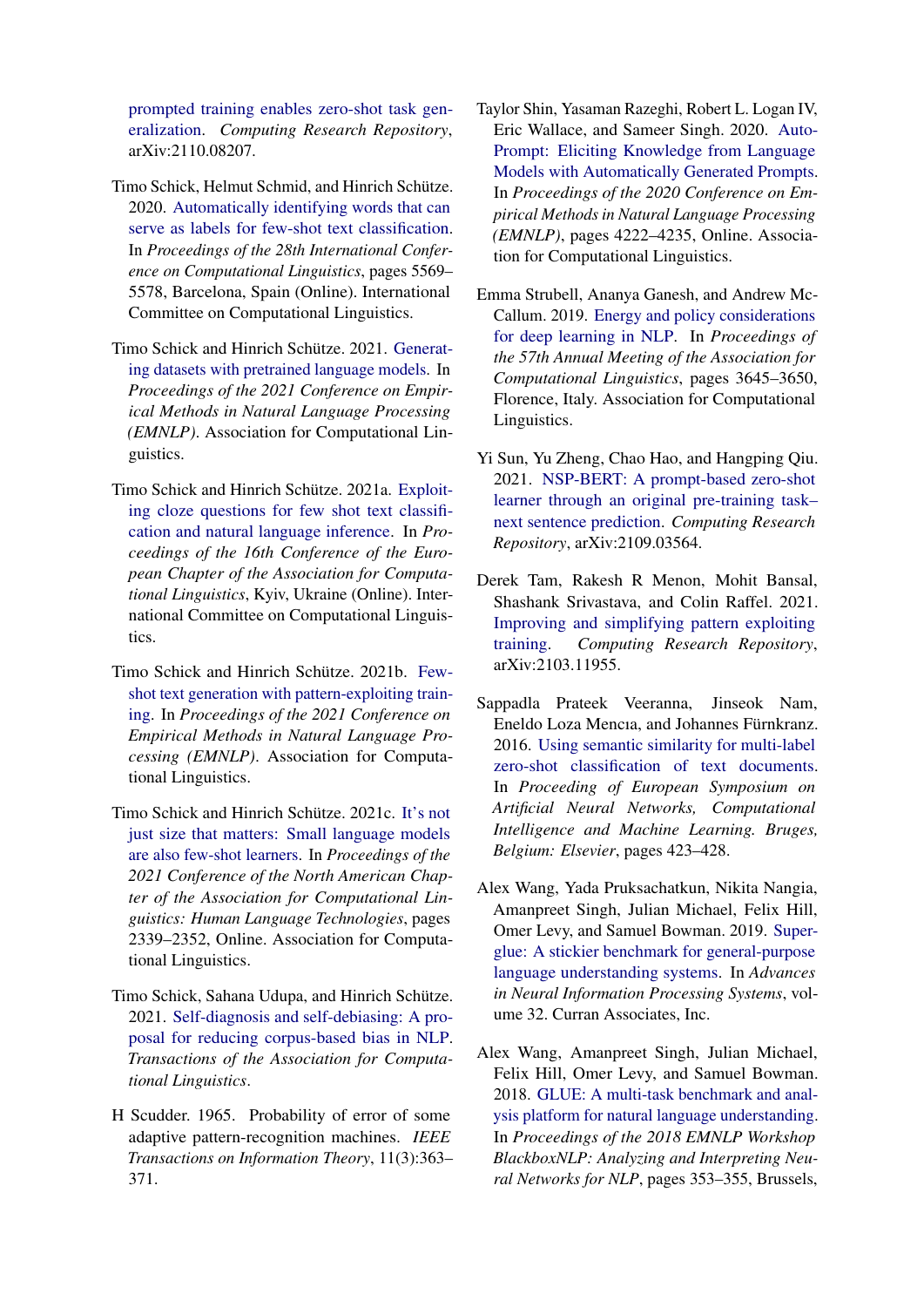Belgium. Association for Computational Linguistics.

- <span id="page-15-6"></span>Albert Webson and Ellie Pavlick. 2021. [Do prompt](http://arxiv.org/abs/2109.01247)[based models really understand the meaning of](http://arxiv.org/abs/2109.01247) [their prompts?](http://arxiv.org/abs/2109.01247) *Computing Research Repository*, arXiv:2109.01247.
- <span id="page-15-0"></span>Jason Wei, Maarten Bosma, Vincent Y. Zhao, Kelvin Guu, Adams Wei Yu, Brian Lester, Nan Du, Andrew M. Dai, and Quoc V. Le. 2021. [Finetuned language models are zero-shot learn](http://arxiv.org/abs/2109.01652)[ers.](http://arxiv.org/abs/2109.01652)
- <span id="page-15-5"></span>Orion Weller, Nicholas Lourie, Matt Gardner, and Matthew E. Peters. 2020. [Learning from task](https://doi.org/10.18653/v1/2020.emnlp-main.105) [descriptions.](https://doi.org/10.18653/v1/2020.emnlp-main.105) In *Proceedings of the 2020 Conference on Empirical Methods in Natural Language Processing (EMNLP)*, pages 1361–1375, Online. Association for Computational Linguistics.
- <span id="page-15-1"></span>Qizhe Xie, Zihang Dai, Eduard Hovy, Minh-Thang Luong, and Quoc V. Le. 2019. [Un](http://arxiv.org/abs/1904.12848)[supervised data augmentation for consistency](http://arxiv.org/abs/1904.12848) [training.](http://arxiv.org/abs/1904.12848) *Computing Research Repository*, arXiv:1904.12848.
- <span id="page-15-7"></span>Liang Xu, Xiaojing Lu, Chenyang Yuan, Xuanwei Zhang, Huilin Xu, Hu Yuan, Guoao Wei, Xiang Pan, Xin Tian, Libo Qin, and Hu Hai. 2021. [Few-](http://arxiv.org/abs/2107.07498)[CLUE: A chinese few-shot learning evaluation](http://arxiv.org/abs/2107.07498) [benchmark.](http://arxiv.org/abs/2107.07498) *Computing Research Repository*, arXiv:2107.07498.
- <span id="page-15-12"></span>Yiben Yang, Chaitanya Malaviya, Jared Fernandez, Swabha Swayamdipta, Ronan Le Bras, Ji-Ping Wang, Chandra Bhagavatula, Yejin Choi, and Doug Downey. 2020. [Generative data augmen](https://doi.org/10.18653/v1/2020.findings-emnlp.90)[tation for commonsense reasoning.](https://doi.org/10.18653/v1/2020.findings-emnlp.90) In *Findings of the Association for Computational Linguistics: EMNLP 2020*, pages 1008–1025, Online. Association for Computational Linguistics.
- <span id="page-15-9"></span>David Yarowsky. 1995. [Unsupervised word sense](https://doi.org/10.3115/981658.981684) [disambiguation rivaling supervised methods.](https://doi.org/10.3115/981658.981684) In *33rd Annual Meeting of the Association for Computational Linguistics*, pages 189–196, Cambridge, Massachusetts, USA. Association for Computational Linguistics.
- <span id="page-15-8"></span>Qinyuan Ye, Bill Yuchen Lin, and Xiang Ren. 2021. [CrossFit: A few-shot learning challenge](http://arxiv.org/abs/2104.08835) [for cross-task generalization in NLP.](http://arxiv.org/abs/2104.08835) *Computing Research Repository*, arXiv:2104.08835.
- <span id="page-15-4"></span>Wenpeng Yin, Jamaal Hay, and Dan Roth. 2019. [Benchmarking zero-shot text classifica](https://doi.org/10.18653/v1/D19-1404)[tion: Datasets, evaluation and entailment ap](https://doi.org/10.18653/v1/D19-1404)[proach.](https://doi.org/10.18653/v1/D19-1404) In *Proceedings of the 2019 Conference on Empirical Methods in Natural Language Processing and the 9th International Joint Conference on Natural Language Processing (EMNLP-IJCNLP)*, pages 3914–3923, Hong Kong, China. Association for Computational Linguistics.
- <span id="page-15-2"></span>Jingqing Zhang, Yao Zhao, Mohammad Saleh, and Peter Liu. 2020. [PEGASUS: Pre-training with](http://proceedings.mlr.press/v119/zhang20ae.html) [extracted gap-sentences for abstractive summa](http://proceedings.mlr.press/v119/zhang20ae.html)[rization.](http://proceedings.mlr.press/v119/zhang20ae.html) In *Proceedings of the 37th International Conference on Machine Learning*, volume 119 of *Proceedings of Machine Learning Research*, pages 11328–11339, Virtual. PMLR.
- <span id="page-15-10"></span>Xiang Zhang, Junbo Zhao, and Yann LeCun. 2015. [Character-level convolutional networks for text](http://papers.nips.cc/paper/5782-character-level-convolutional-networks-for-text-classification.pdf) [classification.](http://papers.nips.cc/paper/5782-character-level-convolutional-networks-for-text-classification.pdf) In C. Cortes, N. D. Lawrence, D. D. Lee, M. Sugiyama, and R. Garnett, editors, *Advances in Neural Information Processing Systems 28*, pages 649–657. Curran Associates, Inc.
- <span id="page-15-3"></span>Ben Zhou, Daniel Khashabi, Chen-Tse Tsai, and Dan Roth. 2018. [Zero-shot open entity typing](https://doi.org/10.18653/v1/D18-1231) [as type-compatible grounding.](https://doi.org/10.18653/v1/D18-1231) In *Proceedings of the 2018 Conference on Empirical Methods in Natural Language Processing*, pages 2065– 2076, Brussels, Belgium. Association for Computational Linguistics.

#### <span id="page-15-11"></span>A PVPs for AG's, Yelp, Yahoo

Below, we list the 23 patterns and the single verbalizer used for each task throughout Section [4.](#page-2-2) We group all patterns by their category.

#### A.1 AG's News

#### Inputs

- $x_1$ : The headline of the news article to be classified.
- $x_2$ : The text body of the news article to be classified.

#### NULL Patterns

- [MASK]  $x_1 x_2$
- $x_1 x_2$  [MASK]
- $x_1$  [MASK]  $x_2$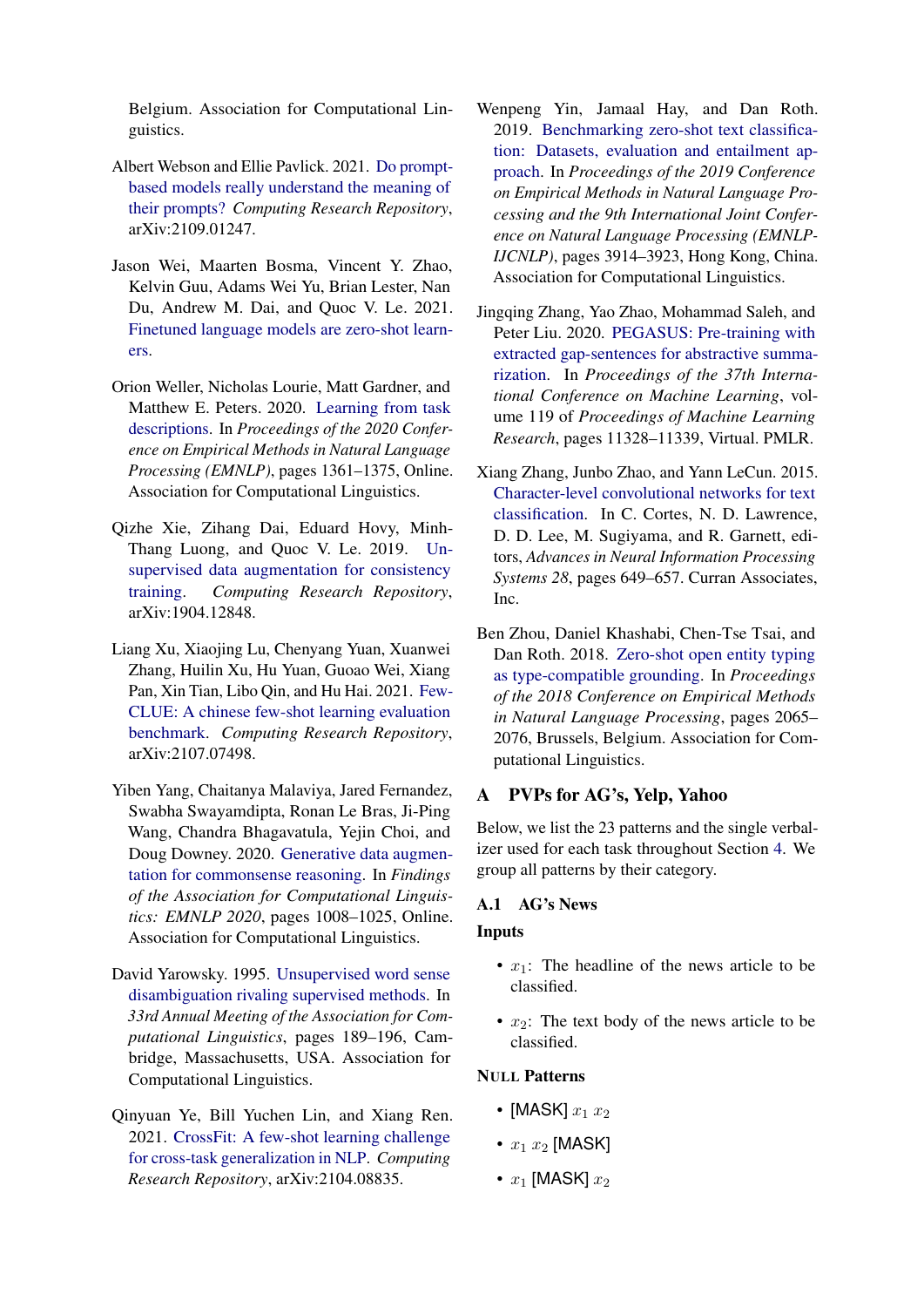# PUNC Patterns

- [MASK] :  $x_1 x_2$
- [MASK]  $x_1 x_2$
- [MASK]  $x_1 x_2$
- ( [MASK] )  $x_1 x_2$
- $x_1$  ( [MASK] )  $x_2$
- $x_1 x_2$  ( [MASK] )

# PROMPT Patterns

- $x_1 x_2$  Category: [MASK].
- $x_1 x_2$  Class: [MASK].
- $x_1 x_2$  Topic: [MASK].
- $x_1 x_2$  Theme: [MASK].
- $x_1 x_2$  Category: [MASK]
- $x_1 x_2$  Class: [MASK]
- $x_1 x_2$  Topic: [MASK]
- $x_1 x_2$  Theme: [MASK]
- [MASK] News:  $x_1 x_2$
- [MASK] NEWS:  $x_1 x_2$

# Q&A Patterns

- $x_1$   $x_2$  Question: What is the topic of this article? Answer: [MASK].
- $x_1$   $x_2$  Question: What is the category of this article? Answer: [MASK].
- $x_1$   $x_2$  Question: What is the topic of this article? Answer: [MASK]
- $x_1$   $x_2$  Question: What is the category of this article? Answer: [MASK]

Verbalizer World  $\mapsto$  World, Sports  $\mapsto$  Sports, Business 7→ Business, Science/Tech 7→ Tech

# A.2 Yelp Reviews Full Star

#### Inputs

•  $x$ : The review to be classified.

# NULL Patterns

- [MASK]  $x$
- $x$  [MASK]

# PUNC Patterns

- [MASK] :  $x$
- [MASK]  $x$
- [MASK].  $x$
- ( $[MASK]$ )  $x$
- $x$  ( [MASK] )

# PROMPT Patterns

- $x$  It was [MASK]
- $x$  All in all, it was [MASK]
- $x$  In summary, it was [MASK]
- $x$  It was [MASK].
- $x$  All in all, it was [MASK].
- $x$  In summary, it was [MASK].
- $x$  The restaurant was [MASK]
- $x$  All in all, the restaurant was [MASK]
- $x$  In summary, the restaurant was [MASK]
- $x$  The restaurant was [MASK].
- $x$  All in all, the restaurant was [MASK].
- $x$  In summary, the restaurant was [MASK].

#### Q&A Patterns

- $x$  Question: What does the customer think of this restaurant? Answer: It is [MASK].
- $x$  Question: What does the customer think of this place? Answer: It is [MASK].
- $x$  Question: What does the customer think of this restaurant? Answer: It is [MASK]
- $x$  Question: What does the customer think of this place? Answer: It is [MASK]

Verbalizer  $1 \mapsto$  terrible,  $2 \mapsto$  bad,  $3 \mapsto$  okay,  $4 \mapsto$  good,  $5 \mapsto$  great

#### A.3 Yahoo Questions

#### Inputs

- $x_1$ : The question to be classified.
- $x_2$ : The top answer to the question.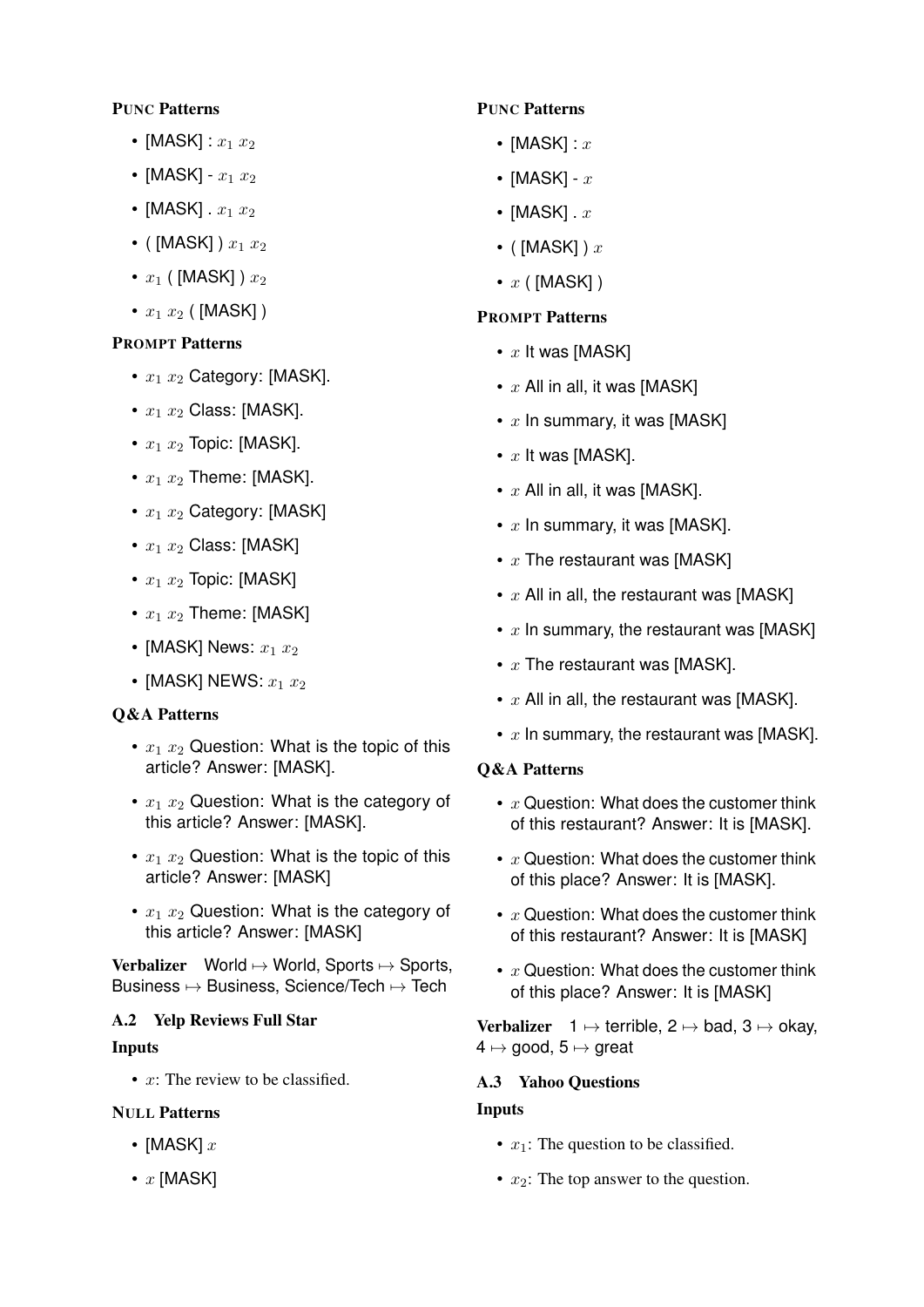## NULL Patterns

- [MASK]  $x_1 x_2$
- $x_1 x_2$  [MASK]
- $x_1$  [MASK]  $x_2$

# PUNC Patterns

- [MASK] :  $x_1 x_2$
- [MASK]  $x_1 x_2$
- [MASK]  $x_1 x_2$
- ( [MASK] )  $x_1 x_2$
- $x_1$  ( [MASK] )  $x_2$
- $x_1 x_2$  ( [MASK] )

## PROMPT Patterns

- $x_1 x_2$  Category: [MASK].
- $x_1 x_2$  Class: [MASK].
- $x_1 x_2$  Topic: [MASK].
- $x_1 x_2$  Theme: [MASK].
- $x_1 x_2$  Category: [MASK]
- $x_1 x_2$  Class: [MASK]
- $x_1 x_2$  Topic: [MASK]
- $x_1 x_2$  Theme: [MASK]
- [MASK] Question:  $x_1 x_2$
- [MASK] QUESTION:  $x_1 x_2$

# Q&A Patterns

- $x_1$   $x_2$  Question: What is the topic of this question? Answer: [MASK].
- $x_1$   $x_2$  Question: What is the category of this question? Answer: [MASK].
- $x_1$   $x_2$  Question: What is the topic of this question? Answer: [MASK]
- $x_1$   $x_2$  Question: What is the category of this question? Answer: [MASK]

Verbalizer Society & Culture  $\mapsto$  Society, Science & Mathematics  $\mapsto$  Science, Health  $\mapsto$ Health, Education & Reference  $\mapsto$  Education, Computers & Internet 7→ Computer, Sports  $\mapsto$  Sports, Business & Finance  $\mapsto$  Business, Entertainment & Music 7→ Entertainment, Family & Relationships  $\mapsto$  Relationship, Politics & Government  $\mapsto$  Politics

# <span id="page-17-0"></span>B PVPs for RAFT

Below, we list the PVPs used for all tasks in the RAFT benchmark. For each task  $t$ , we make use of the original task description  $D_t$  that we copy verbatim from [Alex et al.](#page-10-0)  $(2021).^{10}$  $(2021).^{10}$  $(2021).^{10}$  $(2021).^{10}$  We use two vertical bars (||) to mark boundaries between text segments. If multiple patterns and verbalizers are specified, each verbalizer is used in combination with each pattern.

# B.1 ADE

Task Description Label the sentence based on whether it is related to an adverse drug effect (ADE). Details are described below:

Drugs: Names of drugs and chemicals that include brand names, trivial names, abbreviations and systematic names were annotated. Mentions of drugs or chemicals should strictly be in a therapeutic context. This category does not include the names of metabolites, reaction byproducts, or hospital chemicals (e.g. surgical equipment disinfectants).

Adverse effect: Mentions of adverse effects include signs, symptoms, diseases, disorders, acquired abnormalities, deficiencies, organ damage or death that strictly occur as a consequence of drug intake.

#### Inputs

•  $x$ : The text to be classified.

#### Patterns

- $D_t$  II  $x$  Question: Is this sentence related to an adverse drug effect (ADE)? Answer: [MASK].
- $x$  Question: Is this sentence related to an adverse drug effect (ADE)? Answer: [MASK].

<span id="page-17-1"></span><sup>10</sup>See [https://github.com/oughtinc/raft](https://github.com/oughtinc/raft-baselines/tree/master/example_prompts)[baselines/tree/master/example\\_prompts](https://github.com/oughtinc/raft-baselines/tree/master/example_prompts).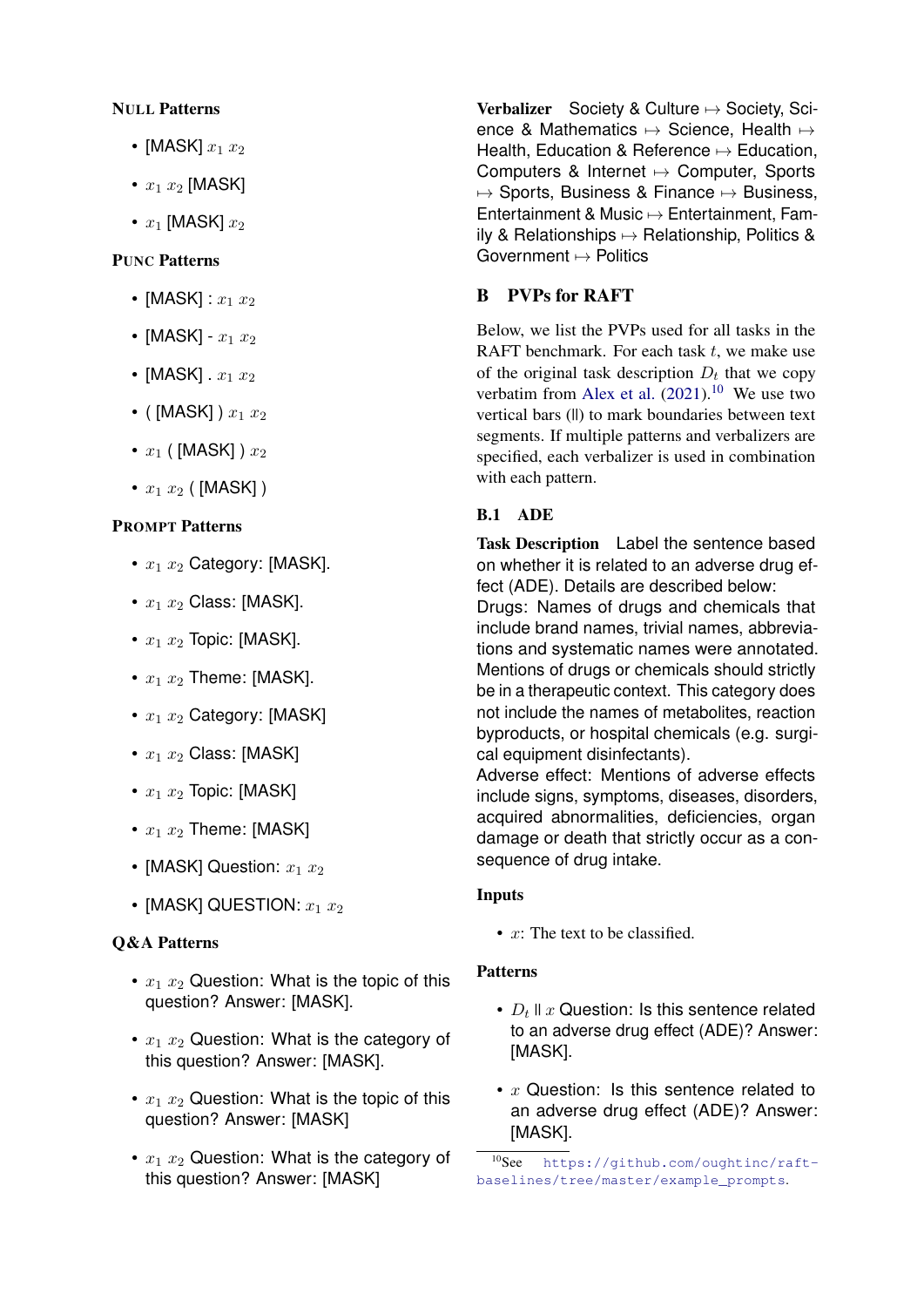# **Verbalizers**

- not ADE-related  $\mapsto$  No, ADE-related  $\mapsto$ Yes
- not ADE-related  $\mapsto$  False, ADE-related  $\mapsto$ True

# B.2 B77

Task Description The following is a banking customer service query. Classify the query into one of the 77 categories available.

## Inputs

- $x$ : The text to be classified.
- *y*: The correct intent for the given text.

#### Patterns

- $D_t$  II  $x$  Question: Is  $y$  the correct category for this query? Answer: [MASK].
- $x$  Question: Is  $y$  the correct category for this query? Answer: [MASK].

## Verbalizers

- False  $\mapsto$  No, True  $\mapsto$  Yes
- False  $\mapsto$  False, True  $\mapsto$  True

# B.3 NIS

Task Description Label the impact statement based on whether it mentions a harmful application of the research done in the paper. Make sure the statement is sufficient to conclude there are harmful applications of the research being done, not a past risk that this research is solving.

#### Inputs

•  $x$ : The text to be classified.

#### Patterns

- $D_t$  II  $x$  Question: Does this impact statement mention a harmful application? Answer: [MASK].
- $x$  Question: Does this impact statement mention a harmful application? Answer: [MASK].

## **Verbalizers**

- doesn't mention a harmful application  $\mapsto$ No, mentions a harmful application  $\mapsto$  Yes
- doesn't mention a harmful application  $\mapsto$ False, mentions a harmful application  $\mapsto$ **True**

# B.4 OSE

Task Description The following is an article sourced from The Guardian newspaper, and rewritten by teachers to suit three levels of adult English as Second Language (ESL) learners: elementary, intermediate, and advanced. Predict the level of the article.

#### Inputs

•  $x$ : The text to be classified.

## Patterns

- $D_t$  II  $x$  Question: What is the level of this article? Answer: [MASK].
- $x$  Question: What is the level of this article? Answer: [MASK].
- $D_t$  II  $x$  Question: Is the level of this article "elementary", "intermediate" or "advanced"? Answer: [MASK].
- $x$  Question: Is the level of this article "elementary", "intermediate" or "advanced"? Answer: [MASK].

#### **Verbalizers**

• elementary  $\mapsto$  elementary, intermediate  $\mapsto$  intermediate, advanced  $\mapsto$  advanced

# B.5 Over

Task Description In law, an overruling sentence is a statement that nullifies a previous case decision as a precedent, by a constitutionally valid statute or a decision by the same or higher ranking court which establishes a different rule on the point of law involved. Label the sentence based on whether it is overruling or not.

#### Inputs

•  $x$ : The text to be classified.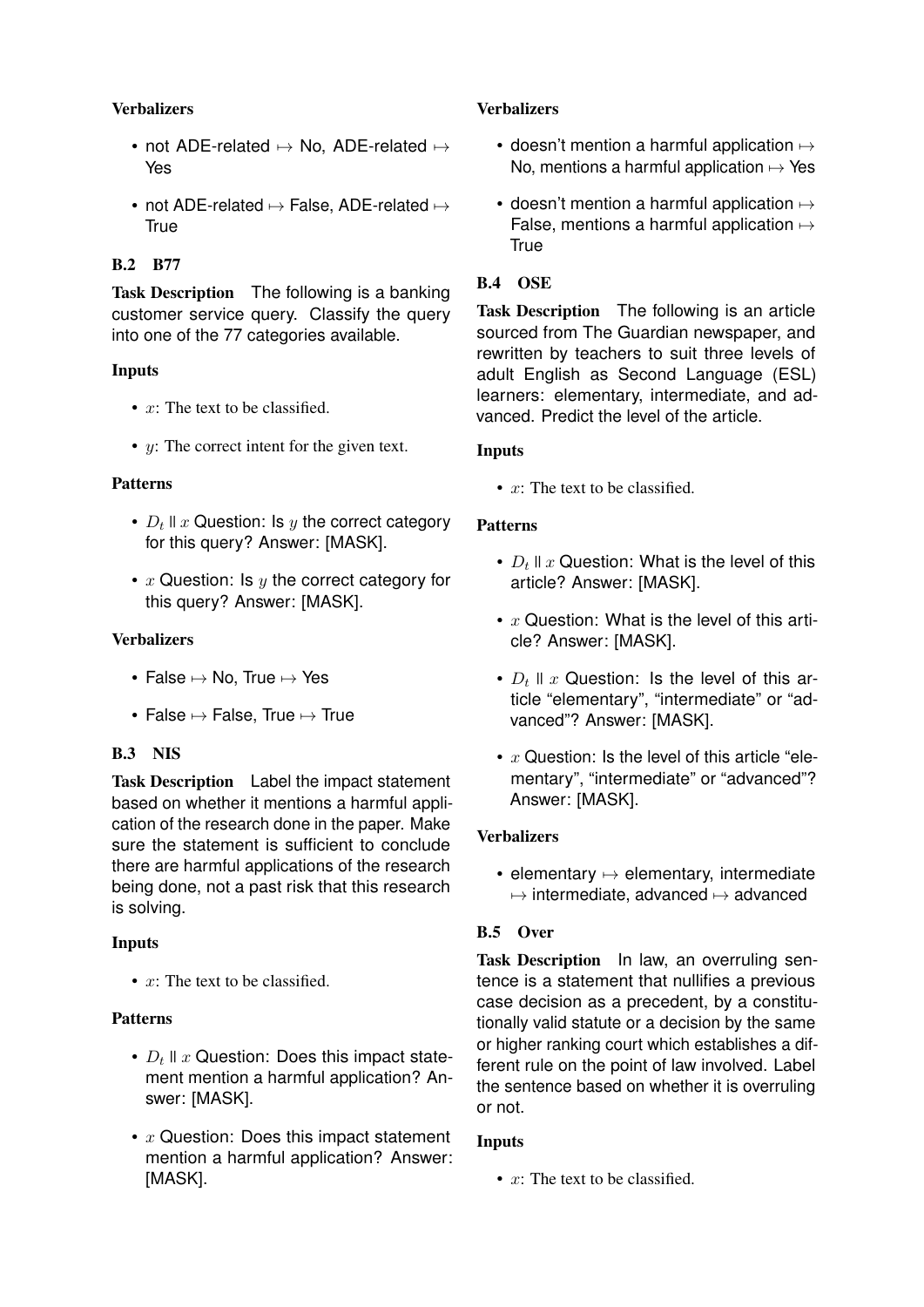## Patterns

- $D_t$  II  $x$  Question: Is this sentence overruling? Answer: [MASK].
- $x$  Question: Is this sentence overruling? Answer: [MASK].

## **Verbalizers**

- not overruling  $\mapsto$  No, overruling  $\mapsto$  Yes
- not overruling  $\mapsto$  False, overruling  $\mapsto$  True

# B.6 SOT

Task Description The dataset is a list of institutions that have contributed papers to semiconductor conferences in the last 25 years, as catalogued by IEEE and sampled randomly. The goal is to classify the institutions into one of three categories: "university", "company" or "research institute".

# Inputs

- $x_1$ : The title of the paper to be classified.
- $x_2$ : The name of the organization to be classified.

# Patterns

- $D_t$  II Organization name:  $x_1$  Paper title:  $x_2$  Question: What is the category of this institution? Answer: [MASK].
- Organization name:  $x_1$  Paper title:  $x_2$ Question: What is the category of this institution? Answer: [MASK].
- $D_t$  II Paper title:  $x_2$  Organization name:  $x_1$  Question: What is the category of this institution? Answer: [MASK].
- Paper title:  $x_2$  Organization name:  $x_1$ Question: What is the category of this institution? Answer: [MASK].

# **Verbalizers**

• company  $\mapsto$  company, research institute  $\mapsto$  institute, university  $\mapsto$  university

# B.7 SRI

Task Description Identify whether this paper should be included in a meta-review which includes the findings of systematic reviews on interventions designed to promote charitable donations.

Included reviews should describe monetary charitable donations, assess any population of participants in any context, and be peer reviewed and written in English.

They should not report new data, be nonsystematic reviews, consider cause-related marketing or other kinds of prosocial behaviour.

# Inputs

- $x_1$ : The title of the paper to be classified.
- $x_2$ : The abstract of the paper to be classified.
- $x_3$ : The journal of the paper to be classified.

#### Patterns

- $D_t$  II Title:  $x_1$  Abstract:  $x_2$  Journal:  $x_3$ Question: Should this paper be included in a meta-review which includes the findings of systematic reviews on interventions designed to promote charitable donations? Answer: [MASK].
- Title:  $x_1$  Abstract:  $x_2$  Journal:  $x_3$  Question: Should this paper be included in a meta-review which includes the findings of systematic reviews on interventions designed to promote charitable donations? Answer: [MASK].

# **Verbalizers**

- not included  $\mapsto$  No, included  $\mapsto$  Yes
- not included  $\mapsto$  False, included  $\mapsto$  True

# B.8 TAI

Task Description Transformative AI (TAI) is defined as AI that precipitates a transition comparable to (or more significant than) the agricultural or industrial revolution. Label a paper as "TAI safety research" if:

1. The contents of the paper are directly motivated by, and substantively inform, the challenge of ensuring good outcomes for TAI,

2. There is substantive content on AI safety,